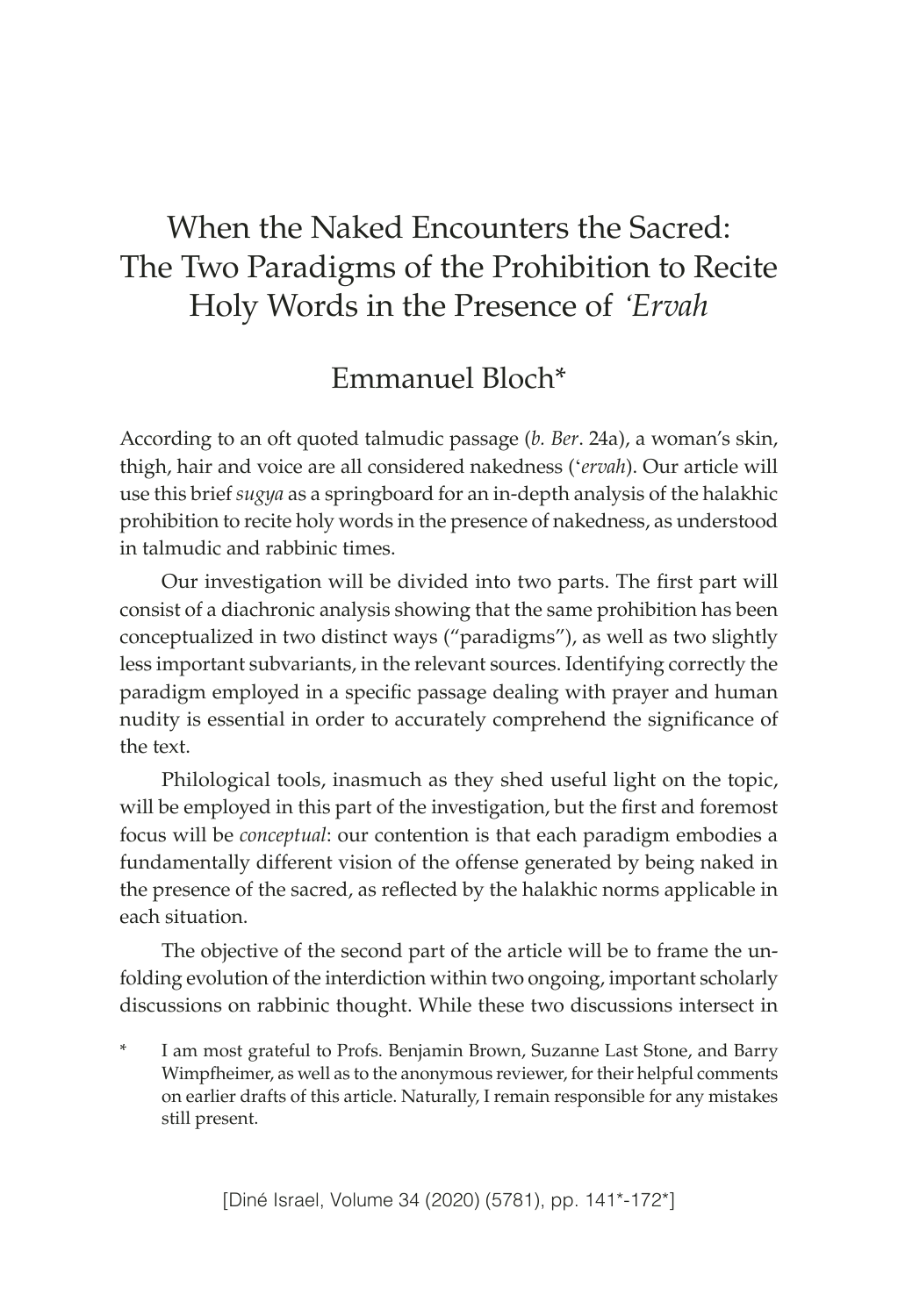various respects, they nevertheless rely on largely different sets of interpretive lenses and critical tools and therefore need to be formally distinguished. The first strand of scholarship seeks to delineate the broader contextual and comparative contours of the rabbinic discourse on the human body, gender, sex and sexuality, the self, etc. It underscores the commonalities exhibited with Greco-Roman, Western Christian, and/or Sasanian traditions and views the rabbinic assumptions about sexuality and the body as culturally informed by, and connected to, the neighboring cultures' own attitudes to these questions. The second avenue of research, on the other hand, focuses on processes of internalization which it considers to be characteristic of a new discourse of subjectivity in late antique religious sensibilities.

As we will demonstrate, the analysis of the prohibition to pray in the presence of nakedness may serve as a test case for the conceptual frameworks developed by these scholars. While largely confirming their theoretical relevance and hermeneutical fruitfulness, the article will nevertheless suggest that the evolution of the prohibition to recite holy words in the presence of '*ervah* evinces oddities that have been insufficiently addressed until now.

## Part 1: Diachronic Analysis of the Prohibition

A preliminary presentation of the *sugya* from *b. Berakhot* 24a will lead us to examine some of its most immediate difficulties.<sup>1</sup>

1 Since the relevant passage is relatively short, I quote it here in full. The English translation is generally taken from the 1961 edition of the Soncino Babylonian Talmud, with a few minor emendations wherever I felt that a more literal rendition was necessary. Since I am primarily interested in the macro-level, I have only footnoted the variants, as found in the Soncino Printing (1484) and in MSS Munich 95, Oxford Opp. Add. Fol. 23, Florence II-I-7, and Paris 671 (from the *Henkind Talmud Text Databank*), when I found them to be particularly relevant. For a synoptic table of the variants, see Aaron Amit, "The Origin, Meaning, and Development of the *Ervah* Sugya in Bavli Berakhot 24a," *Okimta* 3 (2015): 11–25 (19–20) (Hebrew). Also relevant is Amit's classification of the extant manuscripts on tractate *Berakhot* into two major families: according to him, the witnesses of the "Florence/Print branch" have better preserved the original order of the amoraic statements than those of the "Paris/Munich branch" (p. 20; and see references to his previous publications on 20 n. 27 as well as on 12 n. 5).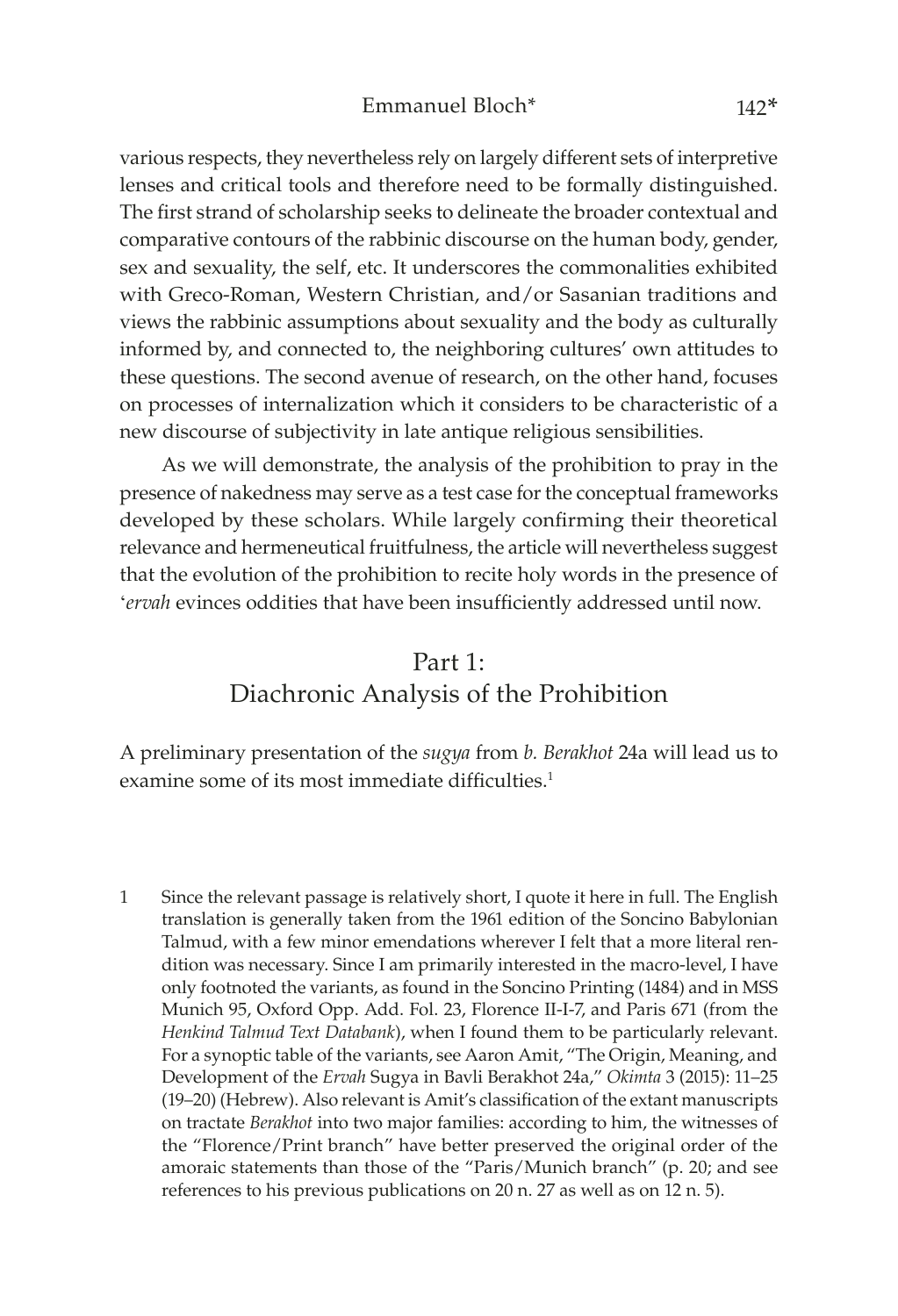## 1. Female Body Parts Defined as Nakedness: A First Introduction

א״ר יצחק טפח באשה ערוה למאי<sup>2</sup> אילימא לאסתכולי בה<sup>3</sup> והא א״ר ששת למה<br>מוה הרחור<del>'</del> חרשיטזיז' שרחוץ' טם חרשיטזי שרפוים' לומר לד רל המסתרל<sup>8</sup> <sup>7</sup> לומר לך כל המסתכל <sup>6</sup> עם תכשיטין שבפנים <sup>5</sup> שבחוץ <sup>4</sup> תכשיטין מנה הכתוב' תכשיטין' שבחוץ' עם תכשיטין שבפנים' לומר לך כל המסתכל<br>באצבע קטנה של אשה כאילו מסתכל במקום התורף' אלא באשתו ולק״ש.0

R. Isaac said: A handbreadth [exposed] in a woman constitutes nakedness. In which way? Shall I say, if one gazes at it? But has not R. Sheshet [already] said: Why did Scripture enumerate the ornaments worn outside the clothes with those worn inside? To tell you that if one gazes at the little finger of a woman, it is as if he gazed at her secret place? No, it means, in one's own wife, and when he recites the Shema.

אמר רב חסדא<sup>11</sup> שוק<sup>12</sup> באשה ערוה שנאמר (ישעיהו מז, ב) גלי שוק עברי נהרות וכתיב )ישעיהו מז, ג( תגל ערותך וגם תראה חרפתך<sup>13</sup> אמר שמואל קול באשה ערוה שנא' (שיר השירים ב, יד) כי קולך ערב ומראך נאוה אמר רב ששת שער באשה ערוה שנא' )שיר השירים ד, א( שערך כעדר העזים.

Rav Ḥisda said: A woman's leg is nakedness, as it says: "Uncover the leg, pass through the rivers" (Isa 47:2), and it says afterwards:

- .<br>למאי הלכתא :MS Munich
- 3 MS Oxford: ביה.
- .הב'ה :Oxford MS 4
- 5 MS Oxford adds here: לאשה.
- 6 MS Oxford adds here examples from the biblical text: טבעת וצמיד אצעדה.
- 7 MS Oxford adds here examples from the biblical text: וכומז עגיל. The version in אצעדה וצמיד טבעת עגיל וכומז עגיל זה דפוס :expansive more but similar is Paris MS .של דדים כומז זה מקום של כומז זמה
- 8 MS Munich adds here: אפי'.
- 9 MSS Florence and Munich: התורפה.
- 10 MS Munich initially attempts to prohibit learning Torah in the presence of nudity and reads here: אלא באשתו ובדברי תורה לישנא אחרינא לא קשיא הא באשתו ובדברי ה
- 11 In MSS Munich and Paris the tradental composition differs, and Rav Sheshet's ruling is mentioned before Rav Ḥisda's and Shemuel's rulings; however, as noted above, the order preserved in MS Florence and the print likely better reflects the original composition of the passage.
- 12 MS Oxford: שוב. This is likely to be a scribal error.
- .מה גל[וי] האמור שם ערוה אף גל[וי] האמור כאן ערוה :here MS Munich adds here 13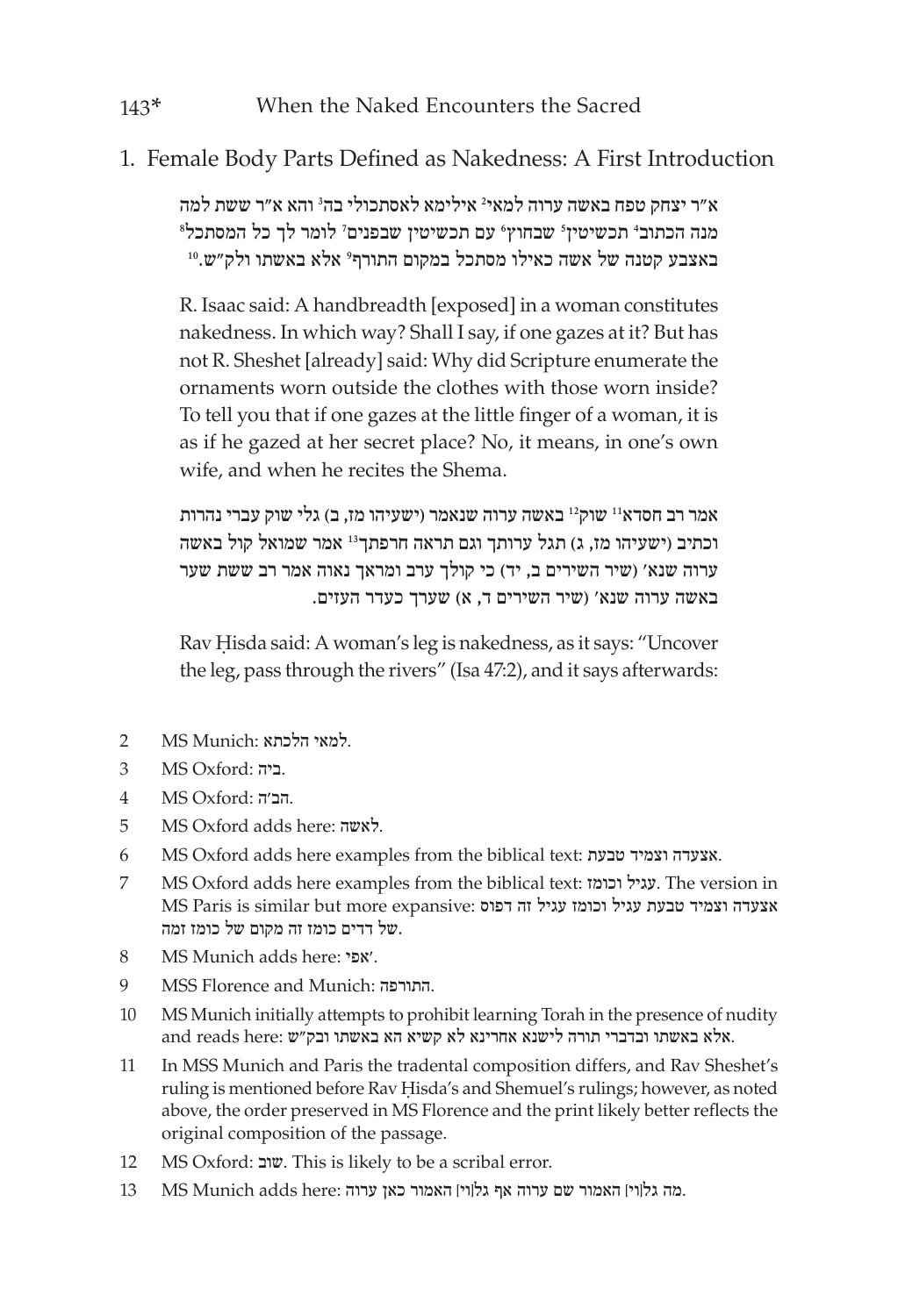"Thy nakedness shall be uncovered, yea, thy shame shall be seen" (Isa 47:3). Shemuel said: A woman's voice is nakedness, as it says: "For sweet is thy voice and thy countenance is comely" (Song of Songs 2:14). R. Sheshet said: A woman's hair is nakedness, as it says: "Thy hair is like a flock of goats" (Song of Songs 4:1).

Thus, the *sugya* lists a number of amoraic rulings which all employ the term '*ervah*, presumably to assimilate rhetorically certain parts of the female body to (her) genitalia: a handbreadth (*tefaḥ*) of exposed skin, the thigh/leg (*shoq*), the voice (*qol*),14 and the hair (*se'ar*). Additionally, a later editorial comment applies these teachings (or, possibly, only the first *memra*)15 to the specific context of the recitation of the *Shema.*

This brief textual passage forms part of the Bavli's discussion on the third chapter of *Berakhot*, which enumerates some of the conditions to be met for the recitation of the *Shema*. Most relevant for our study is the general requirement not to be naked at the moment of *qeri'at Shema*, presented by the Mishnah in the scenario of a person descending to immerse, fully unclothed,

- 14 There are other talmudic passages which deal with *qol be-ishah* but from a different standpoint: if the scriptural link in *b. Ber.* 24a suggests a woman singing, in *b. Qidd.* 70a the reference seems to be a woman speaking to a man; see also *b. Soṭah* 48a (mixed choral singing) and *y. Ḥal.* 2:1 (woman speaking). According to Aaron Amit, "Give My Regards to Yalta: Is *Kol Ishah* (A Woman's Voice) Mentioned in Kiddushin 70a–b," *Sidra* 30 (2015): 121–31 (Hebrew), the concept appeared initially in our *sugya*, and was only later included in tractate *Qiddushin*, with the consequence of potentially prohibiting a man from listening to a woman's speech.
- 15 The two readings of the *sugya* can be defended, as reflected in the diverging positions taken by the traditional medieval commentators: one school of thought explained the *entire* passage in the context of the recitation of the *Shema* (Cf. Behag *siman* 1, p. 44; Rosh *Berakhot* 3:37; Ra'avyah and R. Hai Gaon, both quoted in the Mordekhai's commentary on *Berakhot* 24a; R. Eliezer of Metz in *Sefer Yere'im* 392, and many others), while another group distinguished between the first *memra* (handbreadth of skin) and the other three (leg, voice, and hair), and suggested that only the first amoraic teaching should be read in connection to the *Shema* (cf. Maimonides, *Mishneh Torah*, *Hil*. *Issurei Bi'ah* 21:2; *Teshuvot ha-Ge'onim* [*Sha'arei Teshuvah*], *siman* 29; *Sefer ha-Eshkol*, *Hil. 'Avodah Zarah* p. 192a; with some minor differences between them). Finally, the outlier position of the Rif must be noted: he skipped the passage entirely, possibly because he considered it to be aggadic and not halakhic in nature (see his *Halakhot*, printed at the back of the Talmud in the standard Vilna edition, p. 15a).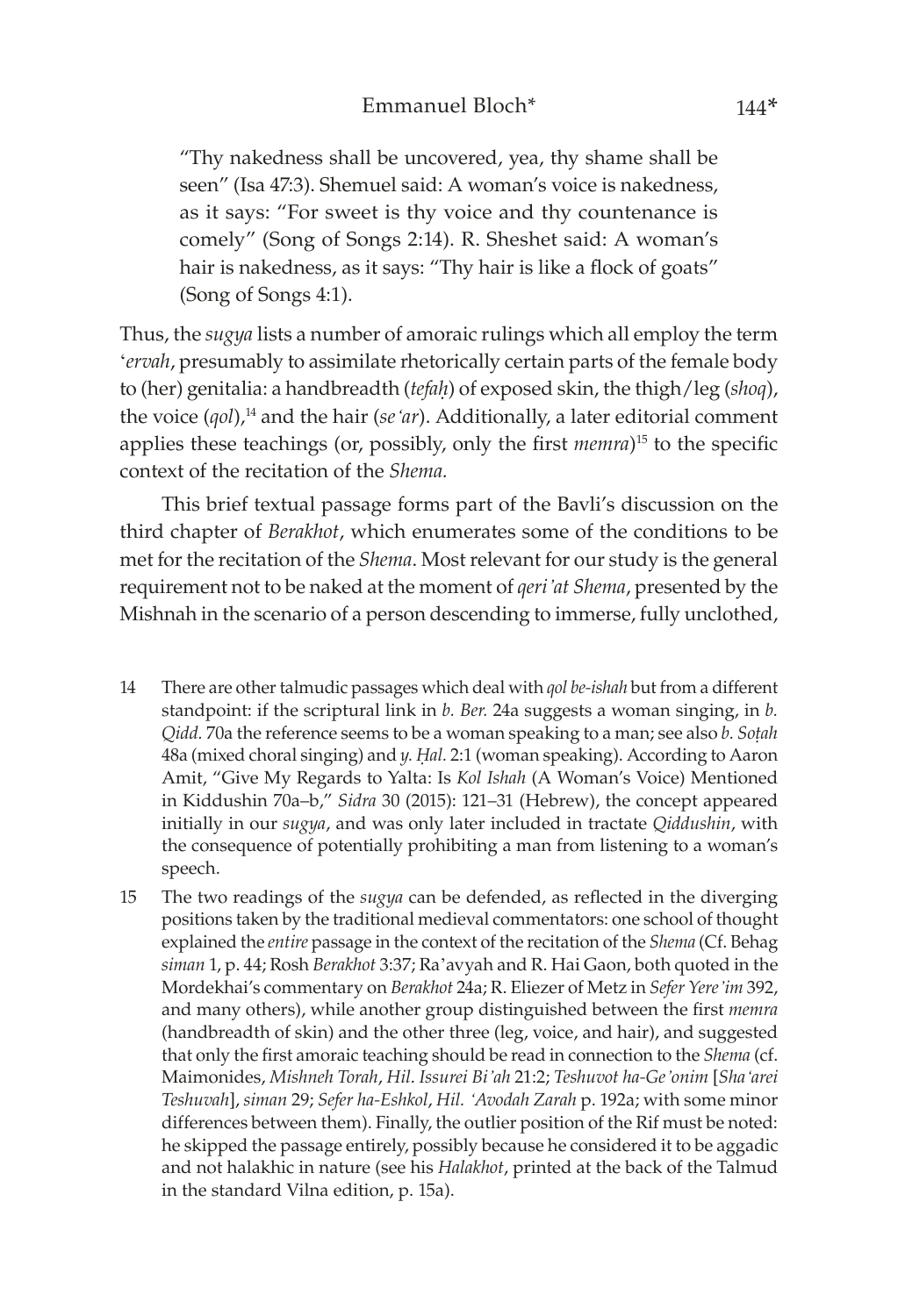just prior to the rising of the sun (according to one opinion, the ideal time for the recitation of the Shema).<sup>16</sup> Similarly, the talmudic discussion immediately prior to our passage from *b. Ber.* 24a<sup>17</sup> tackles the permissibility of reciting the *Shema* while laying naked in bed with one's wife or other hypothetical bedmates.18

Thus, the general thrust of this small textual passage, as it stands finally redacted in the Bavli, seems relatively unambiguous: a Jewish male is forbidden to accomplish the biblical commandment of reciting the *Shema* while looking at some areas of the female anatomy (her exposed skin, at the very least) understood by the rabbis to constitute nakedness.19

Nowhere else does the Bavli rule that certain zones of the female body are halakhically considered '*ervah*, but one parallel passage does exist in the Yerushalmi.<sup>20</sup> There, however, the context is the rabbinic commandment of reciting the blessing on setting aside the *hallah* portion of the dough,<sup>21</sup> and the Yerushalmi only mentions Shemuel's teaching on the female voice but omits the other three amoraic teachings on a woman's skin, thigh, and hair. Still, minor differences notwithstanding, both Talmudim introduce the concept of

- 16 See *m. Ber.* 3:5. Other conditions listed in the same source include the absence of foul water, "steeping water," excrement, etc.
- 17 However, the transition from one topic to the next on *b. Ber.* 24a seems less than smooth. See Amit's rigorous philological analysis in "Origin, Meaning, and Development of the *Ervah* Sugya," which shows that our textual passage was initially a Babylonian *sugya* on *m. Ḥal.* 2:3. Then, owing to the absence of a commentary on tractate *Ḥallah* in the Bavli, a later editor inserted the reworked passage, somewhat artificially, in the related context of the recitation of the *Shema*.
- 18 On the widespread tendency, before the early modern age, to share one's bed overnight, see A. Roger Ekirch, *At Day's Close: Night in Times Past* (New York: Norton, 2005), especially 279–84.
- 19 As duly noted by Rachel Neis, *The Sense of Sight in Rabbinic Culture: Jewish Ways of Seeing in Late Antiquity* (Cambridge: Cambridge University Press, 2013), 118–20 and Howard Eilberg-Schwartz, "The Nakedness of a Woman's Voice, the Pleasure in a Man's Mouth – an Oral History of Ancient Judaism," in *Off with Her Head! The Denial of Women's Identity in Myth, Religion, and Culture*, ed. Howard Eilberg-Schwartz and Wendy Doniger (Berkeley: University of California Press, 1995), 167.
- 20 *Y. Ḥal.* 2:1 (58c).
- 21 See Neis, *Sense of Sight*, 118–20, as well as Amit, "Origin, Meaning, and Development of the *Ervah* Sugya," 15–16.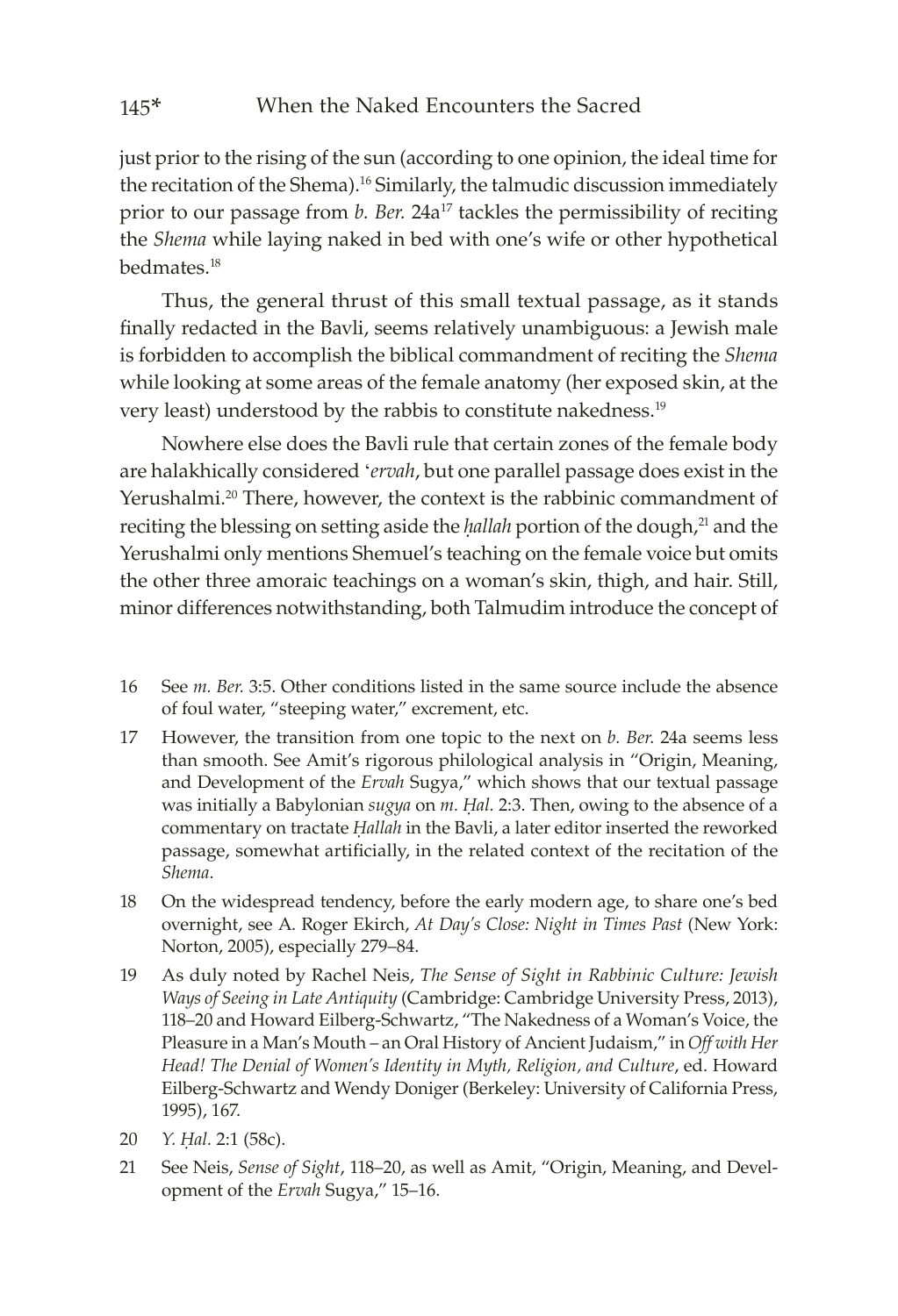female '*ervah* in the context of the prohibition to recite "holy words" (whether the biblical *Shema* or rabbinic blessings) in the presence of a scene of nudity.

#### 2. Three Questions on *B. Berakhot* 24a

But this initial reading of the *sugya* raises a number of interrogations. As noted earlier in passing, the prohibition to recite holy words in the presence of nakedness is hardly an amoraic innovation; it is already enunciated in numerous tannaitic texts, which similarly forbid the utterance of a blessing or the *Shema*<sup>22</sup> when confronted with nudity.

For instance, a fully naked person may not set aside her *terumah* because she cannot recite the prescribed blessing in her state of undress.23 Conversely, nakedness is not an issue when taking *demai*, a rabbinically prescribed tithe of the agricultural produce set aside in certain cases of doubt, precisely because no blessing needs to be recited in this situation.<sup>24</sup> The Tosefta even gives a description of the proper religious conduct in public baths, where people are often naked and praying is fraught with difficulties.<sup>25</sup>

Bearing in mind the antiquity of the original prohibition, how are we to understand the significance of our passage? Should we infer that the *sugya* from *b. Ber.* 24a amounts to a simple extension of the content of '*ervah*, now creatively understood to include certain non-genital areas of the female body, all things remaining otherwise equal in the prohibition's *modus operandi*?

Hardly. In our opinion, the female variety of '*ervah* introduced by the *sugya* marks a small revolution in the way the prohibition to recite "holy words in the presence of nakedness" actually operates. To better assess the significance of the *sugya* from *b. Ber.* 24a, we will now raise a triple set of questions, each one shedding light from a different perspective on our passage.

The first interrogation is also the most obvious: to what extent is the prohibition actually **dependent on** the presence of **a woman**? On the one hand, *b. Ber.* 24a links the rule specifically to the female body: her exposed

- 22 The recitation of the silent prayer ('*Amidah*) is also part of the discussion, but the latter is conceptually a separate case, as it is subject to even stricter rules; on this point, see Uri Ehrlich, *The Nonverbal Language of Prayer: A New Approach to Jewish Liturgy*, trans. Dena Rodan (Tübingen: Mohr Siebeck, 2004), 221–31.
- 23 *M. Ter.* 1:6 and *t. Ter.* 3:1.
- 24 *M. Demai* 1:4.
- 25 *T. Ber.* 2:20.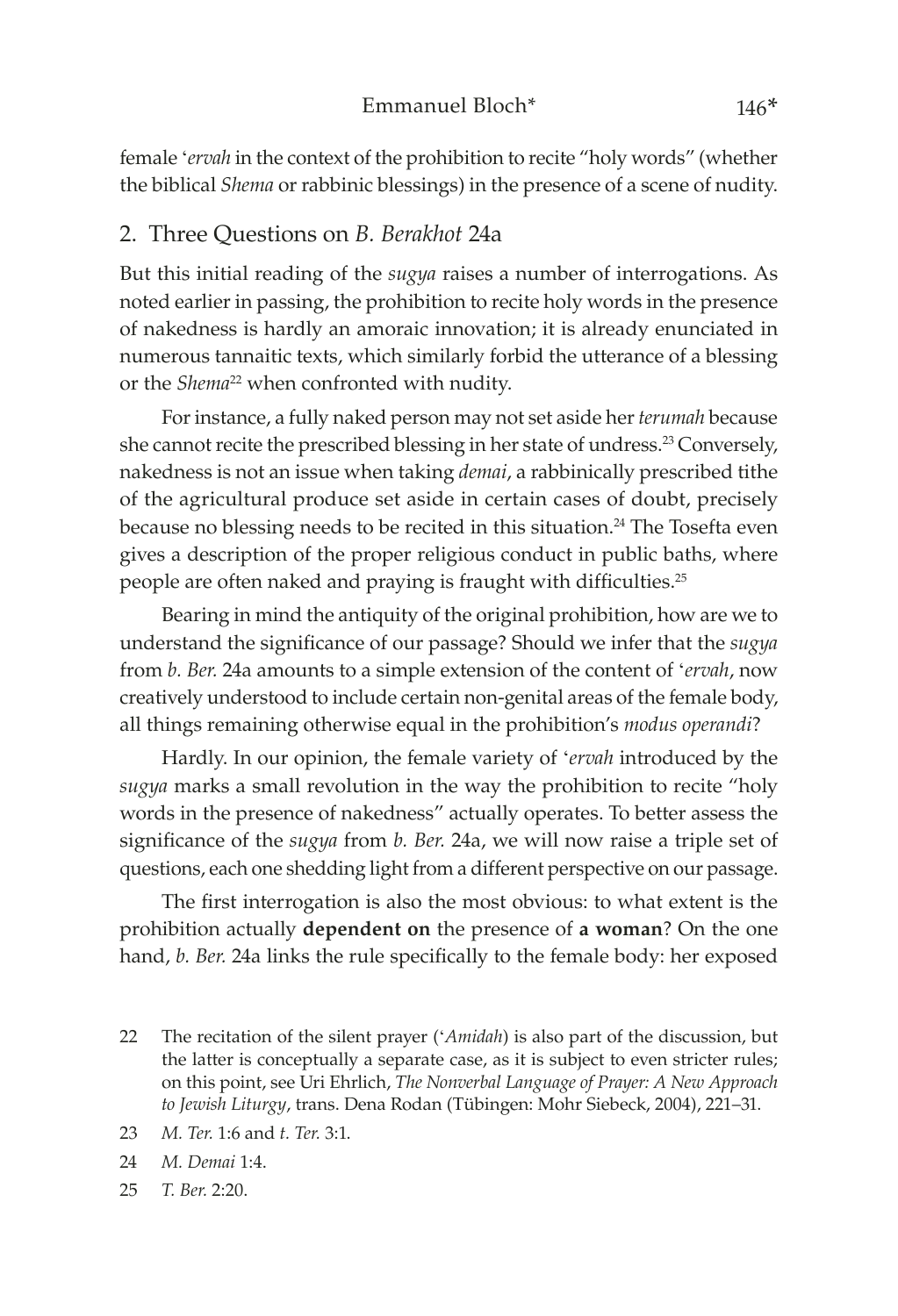skin, legs, hair, and voice. No similar teachings exist with respect to the male body, and as a result a man's legs, hair, etc., are never considered nakedness. On the other hand, all tannaitic sources,<sup>26</sup> without *any* exception, clearly apply the prohibition in ways not especially associated with the female body. And a similar situation exists in more recent strata of the talmudic literature: an '*ervah* situation arises, even though no woman is present on the scene, when one man is naked in front of another; $27$  or when a person is alone and partially clothed but "his heart sees his nakedness," i.e., there is no proper separation between the upper and lower parts of the body; $^{28}$  and so forth. How can we explain that all other forms of '*ervah* are androgynous while the variants discussed on *b. Ber.* 24a are specifically female?

Second, the **scope of the prohibition** seems to vary greatly. Taking a broad interpretation, the *sugya* in *b. Ber.* 24a suggests that even very innocuous sights, like a handbreadth of exposed skin, is enough nakedness to impede the recitation of the *Shema*. But many other older teachings are far less prudish, wherein the most minimal coverage of the genital area suffices to permit setting aside the *terumah* and reciting its accompanying blessing.29 In the most extreme case, an entirely naked woman is authorized to set aside the *ḥallah* and to recite the appropriate blessing, provided she sits down and hides her genitals.<sup>30</sup> The contrast between the few inches of exposed skin (forbidden) and the entirely unclothed but sitting female (permitted) could not be starker.

- 26 Such tannaitic sources include *m. Ter.* 1:6; *m. Demai* 1:4; *m. Ber.* 3:5; *t. Ber.* 2:14–16, 21; *m. Ḥal.* 2:3; and *t. Ter.* 3:1. Note that *m. Ḥal.* 2:3 differentiates between female nudity and male nudity since the anatomical differences between the two sexes impact the law (female genitalia can be covered by sitting down, male genitalia cannot), but the presence of a woman remains entirely incidental to the application of the prohibition. To these, one should add a couple of *baraitot* quoted in the Talmud: *b. Ber.* 24b, on the practical dilemma of a person naked in bed who is too cold to stick his head out of his garment to recite the *Shema*; *b. Ber.* 25b, which discusses whether one may recite the *Shema* when naked in clear or sullied waters; and *b. Sukkah* 10b, which analyzes whether one may stand naked in one's house, stick one's head outside, and recite the *Shema*.
- 27 See *b. Ber.* 25b.
- 28 *B. Ber.* 24b and 25b; see below for an analysis of these teachings.
- 29 *T. Ter.* 3:2 mentions straw, hay, and "anything else" (*u-bekhol davar*); and even (clear!) water suffices for *m. Ber.* 3:5.
- 30 *M. Ḥal.* 2:3.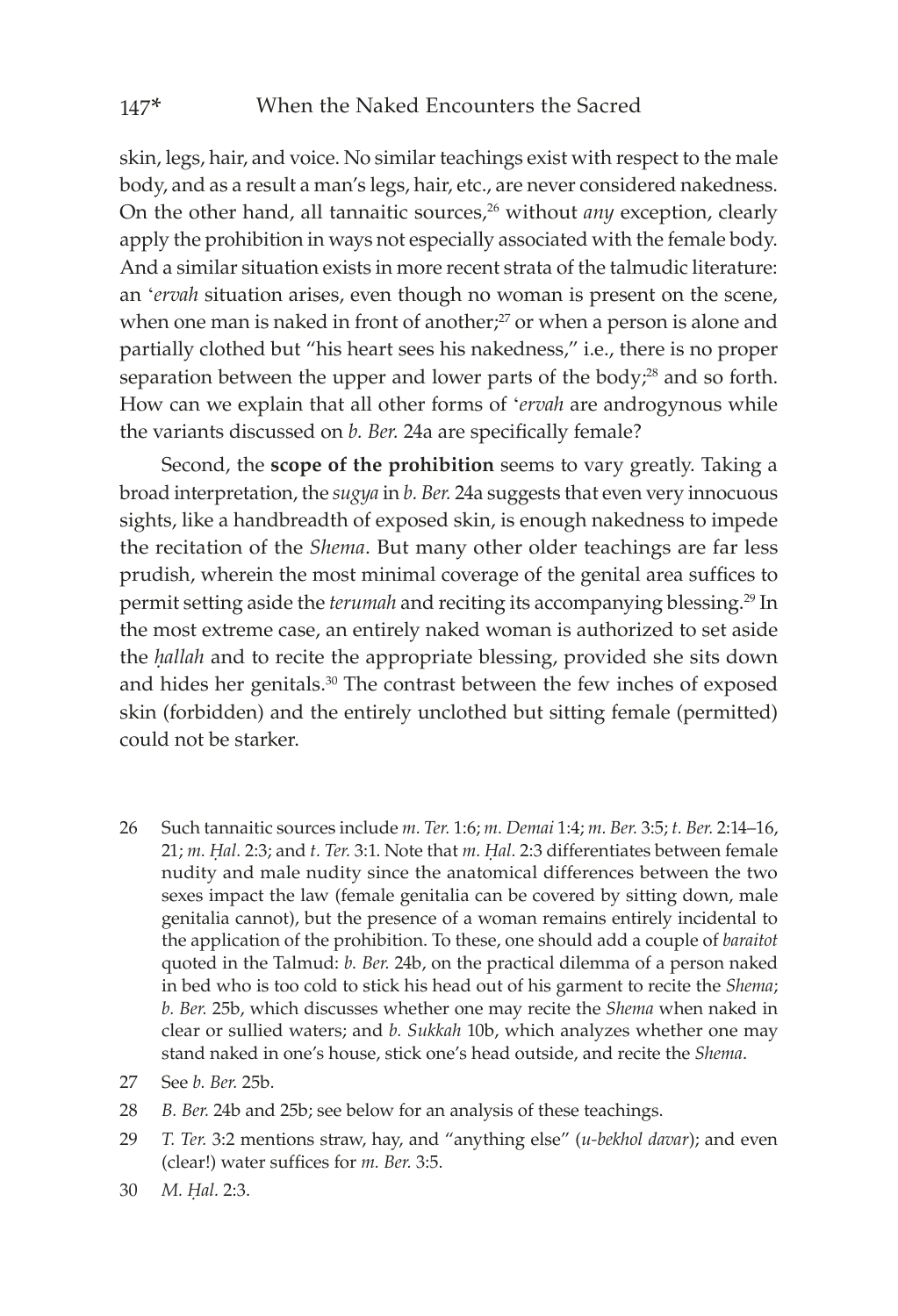Third, the **criterion** employed by the amoraic rulings on *b. Ber.* 24a seems rather vague. Whether we assume that the sages' motivation was to rhetorically assert that certain parts of the female anatomy are as sexual as her genitalia, to discourage men from looking lustfully after them, or to prohibit the recitation of the *Shema* when these areas are exposed makes no difference here. The question remains: why not include other limbs in the discussion? For instance, are we to infer, from the Gemara's failure to mention them, that the breasts do not constitute '*ervah*? The list of body parts, as it stands, seems partial to the point of arbitrariness; moreover, it is not at all obvious why the mere sound of a female voice should constitute '*ervah*.

A closer examination of the concept of *ervah,* which underlies the prohibition to recite holy words in the presence of nakedness, will help clarify these initial difficulties.

#### 3. Two Divergent Visions of Nakedness

I would like to suggest, at this intermediate stage of the inquiry, that the sources articulate two different visions of '*ervah*, the first objective/anatomical and the second subjective/mental: from an objective point of view, nakedness is minimally understood as genitalia, male or female; from a subjective point of view, nakedness is understood to refer to any part of the female body that is sexually arousing for a typical male.

This initial distinction partially dissolves the tensions noted above. Thus, the answer to the first question—when is the prohibition woman-dependent?—depends on the definition of '*ervah*. Under the objective definition, the only criterion is the exposure of the genitals: an '*ervah* situation exists as soon as any given individual, male or female, is completely naked, even though that person may be utterly alone; the presence of a woman is entirely incidental to the application of the rule. The subjective definition, on the other hand, implies the necessary presence of a (relatively) unclad female representing a potential trigger for the male's sexual excitement.

The same goes for the second question above: if the scope of the prohibition seems to vary significantly, it is because one vision of '*ervah* is minimalist while the other one is maximalist: under the objective definition, even limbs of a seemingly sexual nature, like a woman's breasts, are *not* considered 'ervah<sup>31</sup>; only the genitals, defined in strict anatomical terms, actually qualify. The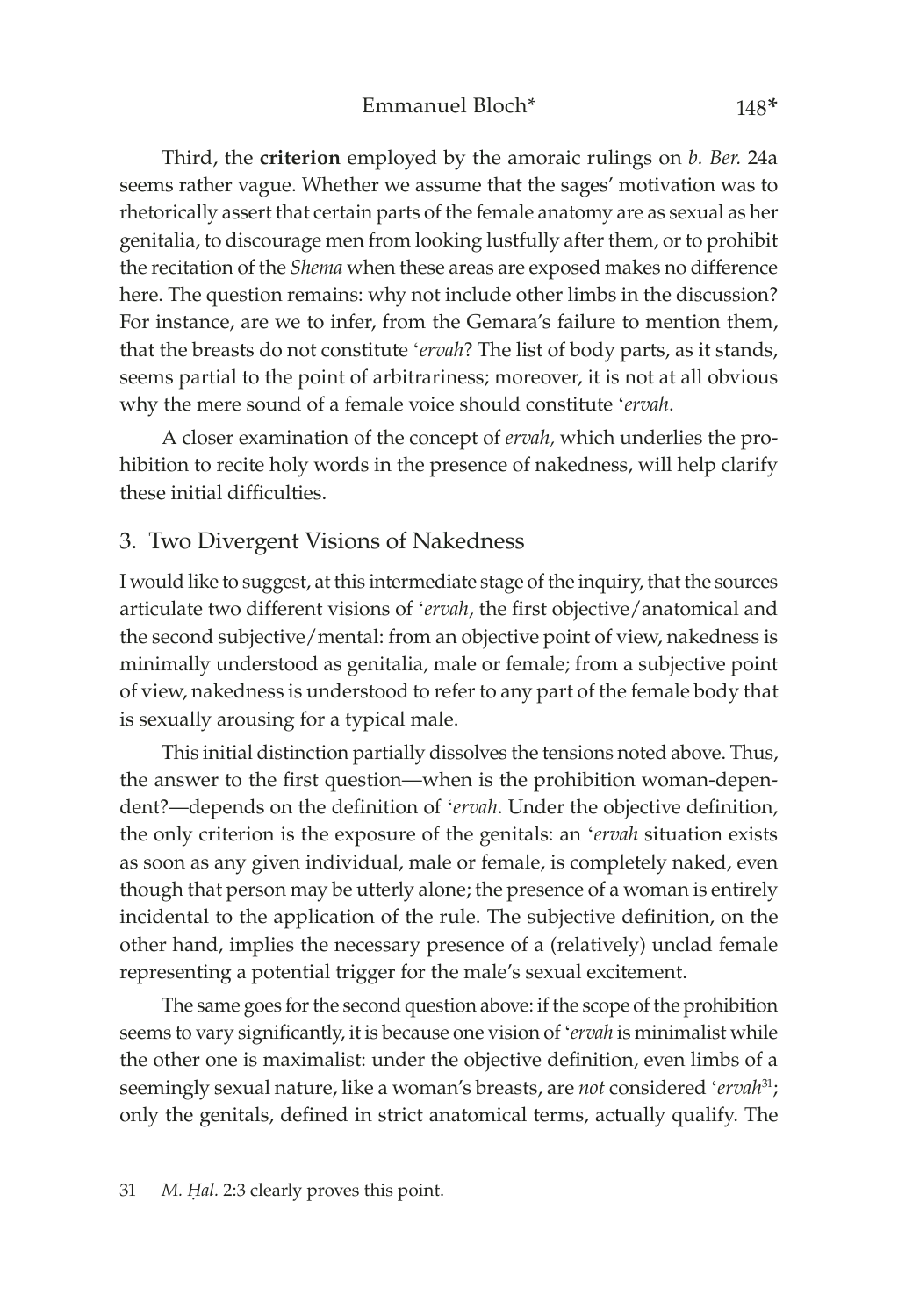second definition, however, is inherently more expansive and dynamic; it relies on the erotic potential, in the thought of the rabbis at least, of completely innocuous female body parts.

Finally, regarding the third question (i.e., the criterion for establishing the amoraic list of rulings), I suggest that the teachings mentioned in *b. Ber.* 24a were retained because each sheds light on the *limits of heterosexual stimulation*, a critical question under the emergent subjective definition of '*ervah*. From this perspective, the list no longer seems arbitrary or partial. The omission of the breasts, for instance, is easily explained—their natural erotic potential is so obvious that it hardly needs to be pointed out under the subjective definition<sup>32</sup> (whereas under the objective definition, breasts did *not* constitute '*ervah* at all). The ruling on the female voice, on the other hand, is included since it clarifies what constitutes marginal heterosexual stimulation.33 In other words, one key factor in the redaction of this passage was the need for a precise delineation of the augmented prohibition's outer boundaries.34

- 32 For a study of the idealized female body, and the eroticization of the breasts, in Middle Persian and rabbinic cultures, see Shai Secunda, "The Construction, Composition, and Idealization of the Female Body in Rabbinic Literature and Parallel Iranian Texts: Three Excurses," *Nashim* 23 (2012): 60–86, esp. 70–78.
- 33 We will soon have more to say on the logical reasoning which legitimized the extension of '*ervah* to the female voice, thus creating an "auditory nakedness." In the meantime, note that the sexual appeal of the female voice has also been analyzed from several other perspectives. Thus, Kosman and Golan approached this question from a Lacanian/psychoanalytic point of view and claimed that the rejection of the woman's voice because of its sexual quality is a formal defense of male anxiety from the potentially threatening disintegration of law and order (see Admiel Kosman and Ruth Golan, "'A Woman's Voice is 'Erva': The Female's Voice and Silence – Between the Talmudic Sages and Psychoanalysis," in *Saints and Role Models in Judaism and Christianity*, ed. Marcel Poorthuis and Joshua Schwartz [Leiden: Brill, 2004], 357–75). Others, however, have rejected the Freudian psychoanalytic approach as too reductionist; thus, Eilberg-Schwartz suggested that the eroticization of the female mouth must be understood as part of a larger cultural process that treats the male mouth as an organ of reproduction and dissemination. When Jewish masculinity is not about the phallus but about the mouth, which is the organ of the dissemination of God's word, connecting the female mouth to the vagina is a way to reinforce "phallogocentrism." See Eilberg-Schwartz, "Nakedness of a Woman's Voice," 165–84.
- 34 This point should not be misconstrued as positing the existence of a universal *eros* in the thought of the rabbis. Indeed, it is quite possible that the amoraic apodictic statements were originally at odds with each other. However, I do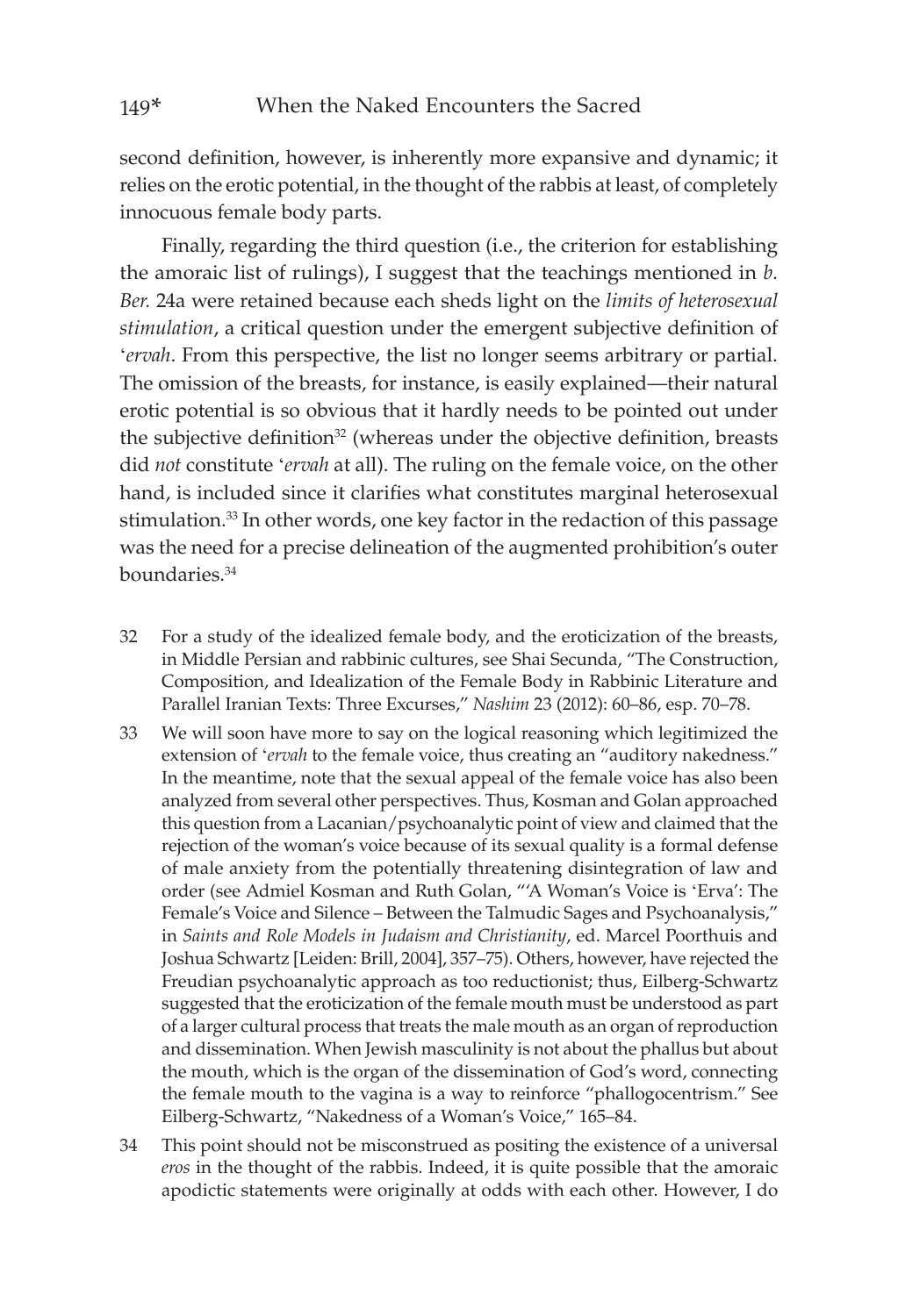Thus understood, the passage from *b. Ber.* 24a does not simply extend the reach of traditional '*ervah*, but rather reconceptualizes its very idea: initially, the sources from the Mishnah and the Tosefta understood '*ervah* as a purely objective, anatomical concept, limited exclusively to genitalia, male or female. A few centuries later, *b. Ber.* 24a introduced an alternative vision of '*ervah*, understood this time as a subjective, psychological concept, and encompassing all female body parts that a typical male finds sexually arousing.35

But the definition of '*ervah* is just the tip of the iceberg. As the distinction between objective and subjective '*ervah* resolves our three earlier interrogations, we must examine how this evolution affects the larger picture of the Jewish law. To this end, we now turn to analyze two paradigms, each one based on a different understanding of '*ervah*, of the prohibition "to say holy words in the presence of nakedness.""

#### 4. One Prohibition, Two Paradigms

On the face of it, the rule prohibiting the recitation of holy words in the presence of nakedness simply remained in place (i.e., "it is forbidden to pray while in the presence of an '*ervah*"); behind this façade, however, the introduction of specifically female forms of '*ervah* completely revolutionized how the rule operates. To better measure the depth of the change, we will contrast the two operating paradigms on the basis of the following three parameters.

First, the number of **ritual actors**: under the objective definition of '*ervah*, the presence of two human beings is entirely unnecessary: one entirely

believe that each statement taken individually, and the entire list as compiled by the redactor of the *sugya*, responds to the question of what must be viewed as *marginal heterosexual stimulation*.

35 Some authors have noted that the term '*ervah* is not easily translatable into English. Thus, David Brodsky hesitated whether to render *'ervah* by "vagina" or by "nakedness" (*A Bride Without a Blessing: A Study in the Redaction and Content of Massekhet Kallah and Its Gemara* [Tübingen: Mohr Siebeck, 2006], 46–47 n. 47). The realization that the definition of '*ervah* has evolved historically resolves this issue as well. Thus, in the sources relying on the first paradigm, the best solution is probably to translate '*ervah* by "sex organs" (since the term was used in connection with both female and male genitalia). In the sources relying on the second paradigm, one could arguably use the expression "sexual stimulus*.*" Alternatively, and for the sake of simplicity, one may use the broader term "nakedness" for all sources (and specify explicitly a more precise meaning whenever the need arises). We have adopted this latter approach in this article.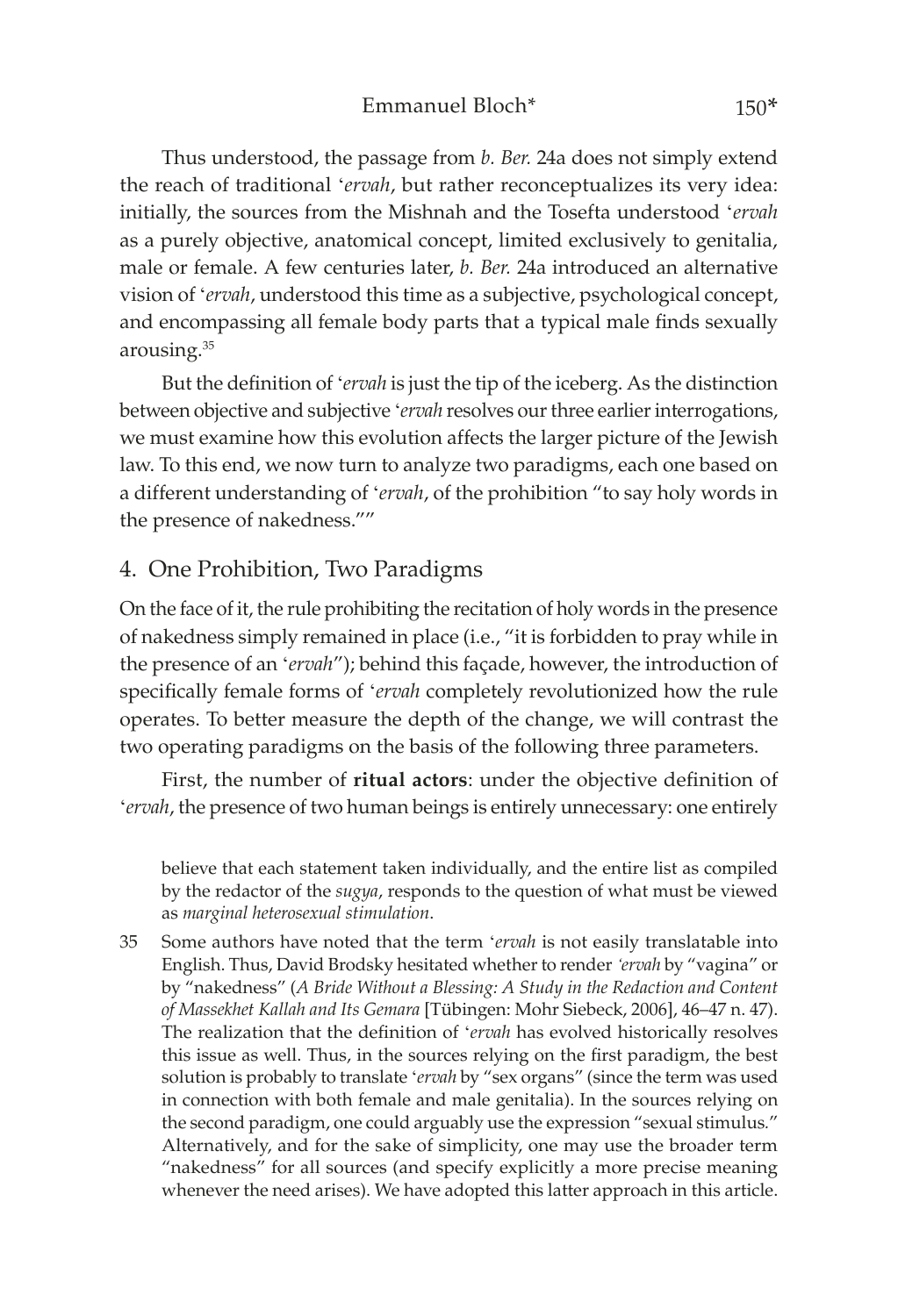naked actor, male or female, is perfectly sufficient to trigger the application of the rule;36 under the subjective definition of '*ervah*, on the other hand, the presence of two ritual actors, one of them female and the other one male, becomes a necessity.

Second, the **nature of the offense** and its solution: under the objective paradigm, the problem rendering impossible the recitation of holy words consists in the problematic encounter of the naked and the sacred, together in an unseparated physical space. Visual perception plays no role in this equation:37 it is the concomitant *presence* of the two conflicting elements, together in one shared place, which triggers the application of the rule.<sup>38</sup> The corresponding solution consists in the carving out of two distinct spaces, the domain of the naked and the domain of the sacred, either by covering the genitals<sup>39</sup> or by introducing any kind of partition separating between the sex organs and the sacred.<sup>40</sup>

Under the subjective paradigm, however, the problematic encounter is not geographically located, but rather situated *within the mind* of the wouldbe male reciter, who is forbidden to utter a prayer so long as his senses are assailed by a source of sexual stimulation. *Sensory perception* is the key factor in this novel halakhic impediment to the recitation of the *Shema*. And, while

- 36 As evidenced by the overwhelming majority of the sources quoted above, which discuss scenarios where one person is naked and alone: *m. Ter.* 1:6; *m. Demai* 1:4; *m. Ber.* 3:5; *t. Ber.* 2:14–15; *m. Ḥal.* 2:3; and *t. Ter.* 3:1.
- 37 As shown by *m. Ber.* 3:5, which permits (*bedi'avad*, but still permits) the recitation of the *Shema* when a person is immersed in clear water, even though the genitals are clearly visible. The parallels with other offenses listed in the same mishnaic source (excrement, urine, …) also underscore that the problem is a function of *physical proximity*.
- 38 See the *baraita* quoted in *b. Sukkah* 10b, which raises the possibility that a naked person would move her head out of the window and recite the *Shema*. In such a scenario, the sex organs remain exposed, and the text presumably examines whether the "sacred" and the "naked" are now located in different domains, the first outside and the second inside, thus arguably avoiding a violation of the prohibition. Such an option is ultimately rejected, presumably owing to the organic unity of the body, but the source still illustrates that the concern, under this paradigm, is *presence*.
- 39 See *t. Ter.* 3:1 and *t. Ber.* 2:14, which consider that straw, hay, and even "anything else" represent perfectly sufficient coverage of the sex organs.
- 40 For examples of partitions (as distinguished from coverage of the genitals), see *m. Ber.* 3:5; *t. Ber.* 2:15; as well as the *baraita* quoted on *b. Ber.* 24b.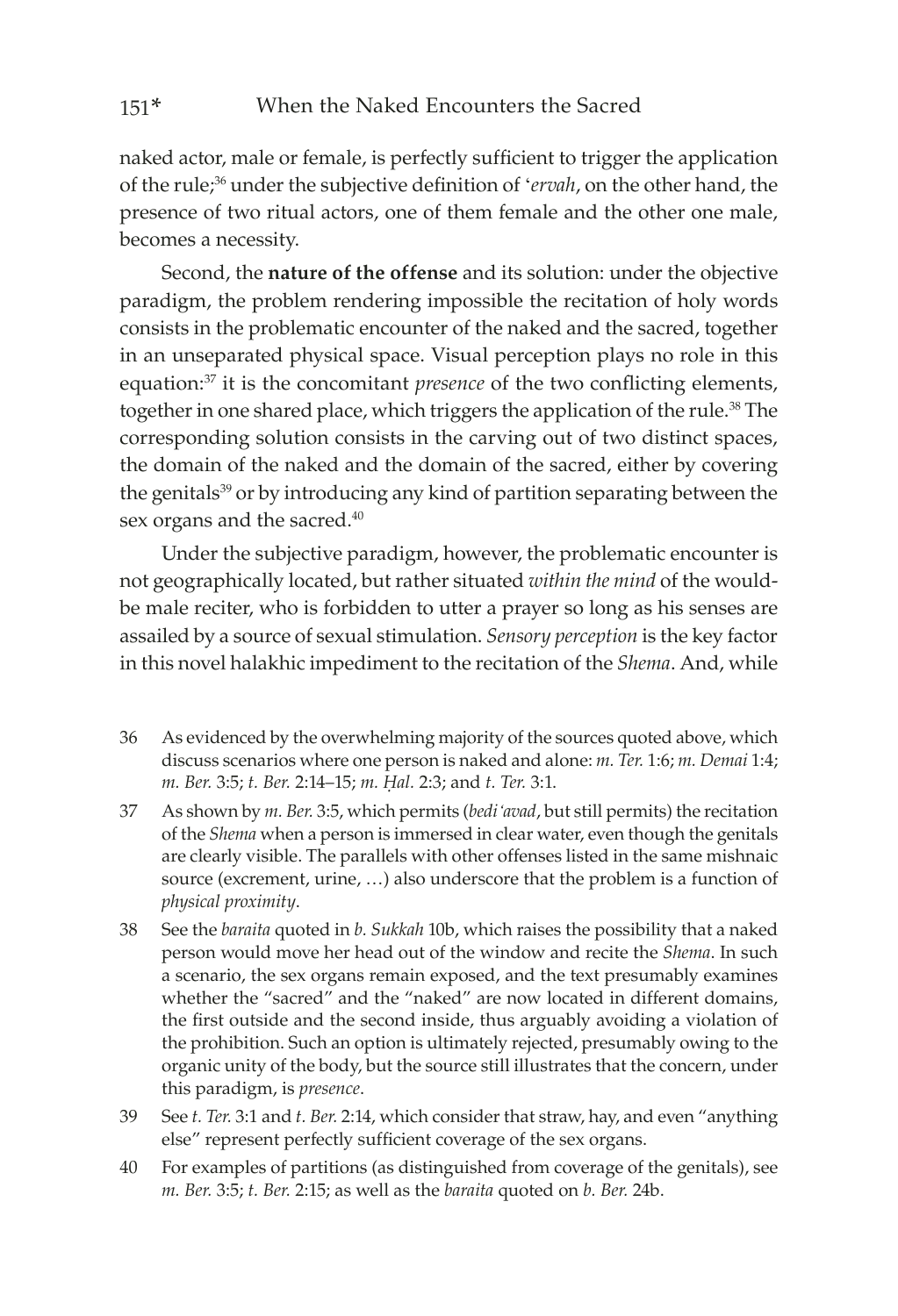the sight of an unclad woman is the most common trigger for sexual arousal, other sensory stimuli can arguably accomplish the same result. This logic, which does not differentiate between visual and auditory stimulations, goes a long way to explain how Shemuel could rely on the sexual innuendo perceived in the female voice to extend the boundaries of '*ervah* beyond a woman's actual physical body, thus creating, as it were, a paradoxical construct: the disembodied nakedness.<sup>41</sup>

The Talmud remains silent on the possible solutions, but later authorities, picking up on the *sensory* nature of the offense, make a number of corresponding suggestions: close the eyes, look the other way, or remove the source of erotic stimulation from sight by covering it up.<sup>42</sup> Another factor playing a role in this logical construct is habituation: a male who is constantly exposed to a given stimulus eventually stops being aroused, and in such a situation the *Shema* may be recited.<sup>43</sup>

Third, the *ratio legis*: under the objective paradigm, praying in the presence of an '*ervah* is prohibited because it is considered disrespectful to be naked *in the same physical space as the Divine*. 44 This idea has long roots: already

- 41 This opens the door to other possible forms of disembodied nakedness—for instance, a woman's odor. The Talmud notes in several instances that some perfumes can be sexually enticing (cf. *b. B. Qam.* 16b, in the name of R. Shemuel bar Naḥmani; *b. Šabb*. 62b, in the name of Rava son of R. 'Ilay). While no talmudic sage ruled that a woman's odor prohibits the recitation of the *Shema*, the sixteenth-century *Shulḥan 'Arukh* does mention a prohibition against smelling a forbidden woman's perfume (*Even ha-'Ezer* 21:1).
- 42 See for instance *Pisqei Riaz*, *Berakhot* 3:3:6 (close the eyes); Maimonides, *Mishneh Torah*, *Hil*. *Qeri'at Shema* 3:16 (turn the face); see also the twentieth-century *Mishnah Berurah* 75:1, and the corresponding commentary in the *Bi'ur Halakhah*, for a discussion on closing the eyes and turning the face in the writings of several prominent Aḥaronim. The sources are too numerous to be listed exhaustively.
- 43 For instance, since men constantly see the faces, hands, and feet of women, those areas are no longer considered sexually arousing; see Meiri's commentary, *Beit ha-Beḥirah*, *Ber*. 24a; *Ḥiddushei ha-Rashba* on *Ber.* 24a; see also the commentary of the Mordekhai, ch. 3 par. 90; and the limits set by *Mishnah Berurah* 75:2. Here too the sources are many, and a full treatment of habituation as a factor in the laws of the recitation of the *Shema* is beyond the scope of this article. Note that habituation plays no role in the objective paradigm, where the frequency of a situation does not make the problem less severe.
- 44 This point is elaborated homiletically in *t. Ber.* 2:14. Other tannaitic sources underscore that the essential problem of being naked does not reside in the erotic potential of the situation, but that nudity is perceived to be undignified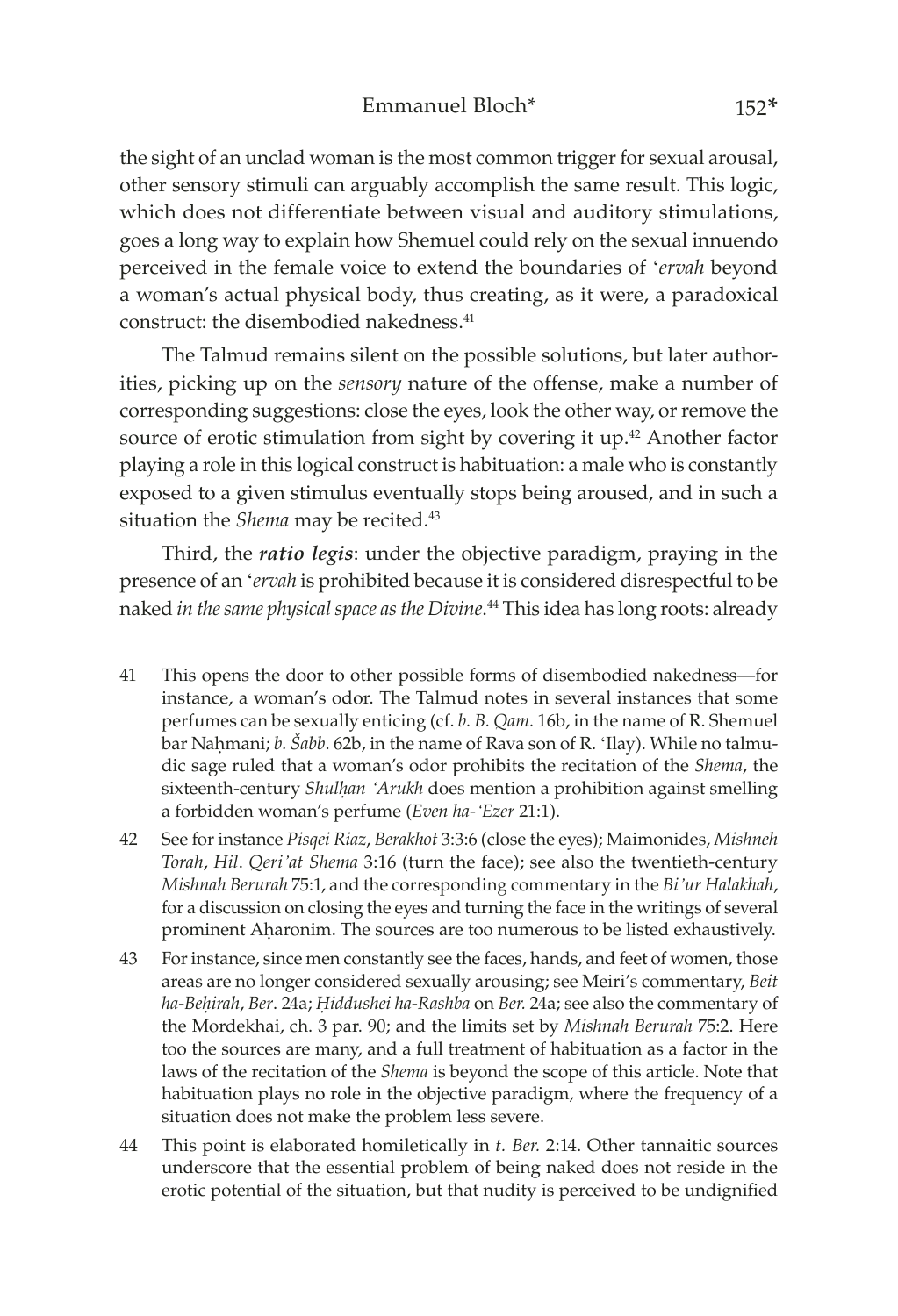in the written Torah, the priests were prohibited from publicly displaying their sexual organs; they were enjoined to wear linen breeches to cover their nudity when "they approach the altar to officiate in the sanctuary,"<sup>45</sup> i.e., when performing a holy activity. Similarly, Michael Satlow has documented other tannaitic rules based on the same rationale (i.e., avoiding displays that are disrespectful to the Divine): someone relieving himself should turn away and avoid facing the Temple; a person with a Tetragrammaton tattooed on his flesh should not wash nor immerse for fear of standing naked in front of the holy Name; a priest may not function at the altar while wearing a tunic which gives the illusion that he is naked; $46$  and more. $47$  Anthropological research also concurs: Howard Eilberg-Schwartz has noted that even the most anthropomorphic biblical texts do not present the Godhead as possessing biological functions like copulation or defecation, for a simple reason: because of their perceived animalistic nature, these actions were seen as incompatible with the ancient Hebrew idea of the Divine.<sup>48</sup>

However, under the subjective paradigm introduced by *b. Ber.* 24a, the prohibition's *ratio legis* is different: the would-be reciter is forbidden to pray when he experiences unclean thoughts because he is *personally disqualified*. As a result of this new rationale of *personal unworthiness*, anything perceived

by itself; thus, "one who shames his fellow who is naked is not comparable to one who shames his fellow who is clothed" (*t. B. Qam.* 9:12).

- 45 Exod 28:42–43.
- 46 See *t. Yoma* 1:22.
- 47 Michael L. Satlow, "Jewish Constructions of Nakedness in Late Antiquity,*" JBL*  116 (1997): 429–54 (432–38).

However, I must disagree with Satlow's claim that female nakedness, unlike male nakedness, was not seen as an offense against God ("Jewish Constructions," 440–44). As far as I can see, the sources draw no distinction between men and women in this respect. In fact, the *only* source dealing unequivocally with the question (*m. Hal.* 2:3) certainly considers female nakedness to be offensive in a ritual context. *No* source has been found that authorizes a naked woman to perform a holy activity. Granted, this is not enough to draw a definitive conclusion, but the picture is consistent, and the relative textual paucity can easily be explained by pointing out, with Daniel Boyarin (*Carnal Israel: Reading Sex in Talmudic Culture* [Berkeley: University of California Press, 1993)], 25–30), that rabbinic literature is androcentric (it is written by and for men).

48 Howard Eilberg-Schwartz, *The Savage in Judaism: An Anthropology of Israelite Religion and Ancient Judaism* (Bloomington, IN: Indiana University Press, 1990), 217.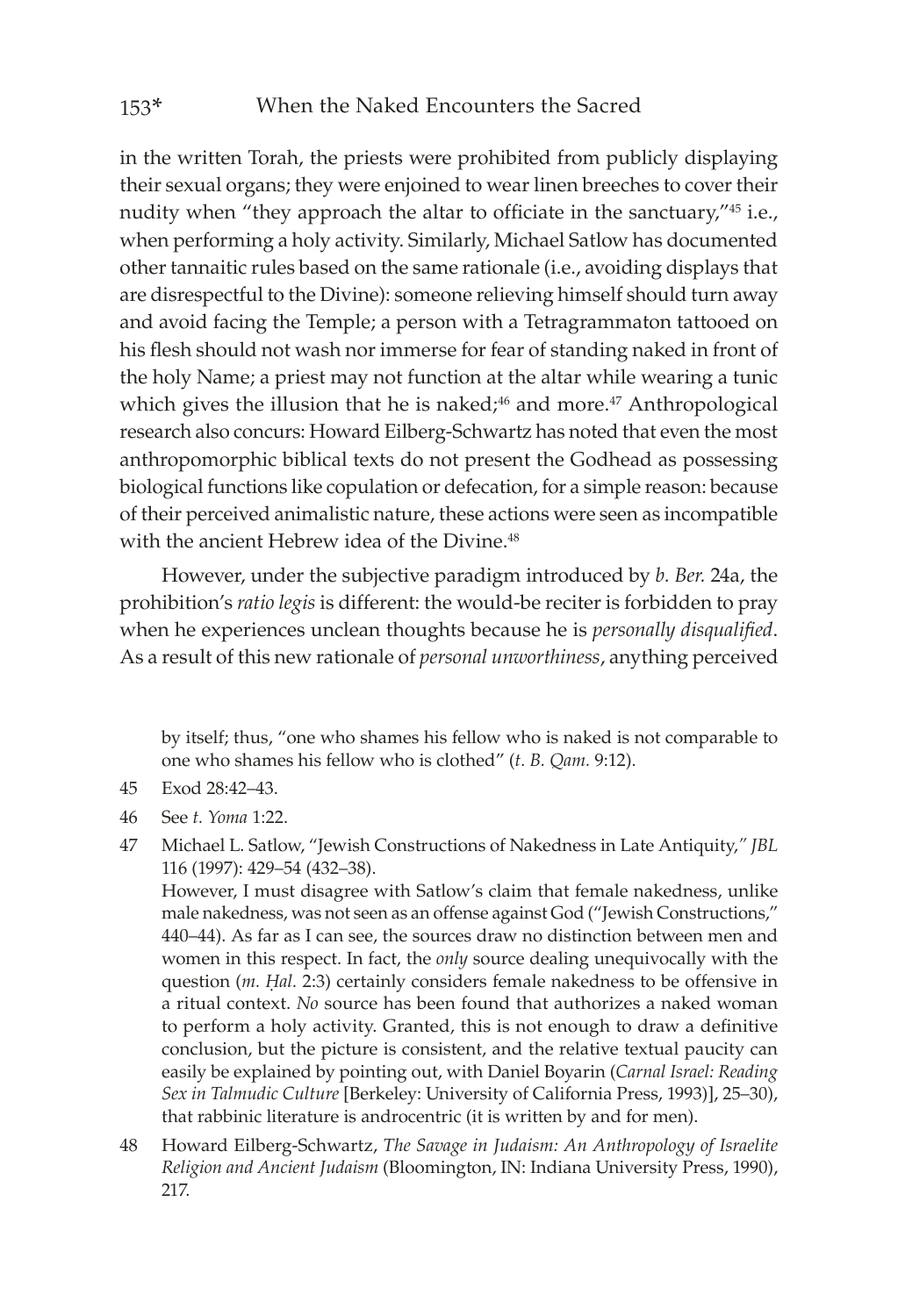as sexually provocative can henceforth bar the male beholder from reciting the *Shema*—even something as seemingly innocuous (and ubiquitous) as a woman's leg, hair, voice, or unclothed skin.

To recapitulate our findings so far: the "objective paradigm" of the tannaitic prohibition to recite holy words is consistently predicated on the traditional definition of '*ervah*, understood anatomically as the genitals (male or female); it necessitates only one ritual actor (female or male), and its essential concern resides in the offensive encounter of the sacred and the naked, both present in the same physical space. But the "subjective paradigm" introduced by *b. Ber.* 24a is based on a new definition of '*ervah*, understood psychologically as any area of the female anatomy which a male observer finds erotically titillating; it necessitates two ritual actors (one female and one male), and its essential concern resides in a man's disqualifying lewd thoughts, taken for the first time as a halakhic impediment to the recitation of the *Shema*.

|                               | Objective (old)<br>prohibition of 'Ervah                                                                | Subjective (new)<br>prohibition of 'Ervah                                                              |
|-------------------------------|---------------------------------------------------------------------------------------------------------|--------------------------------------------------------------------------------------------------------|
| Halakhic norm                 | Prohibition to pray                                                                                     | Prohibition to pray                                                                                    |
| Number of ritual              | One                                                                                                     | Two                                                                                                    |
| actors                        | (female or male)                                                                                        | (one male observer, one<br>observed female)                                                            |
| Description of the<br>offense | Presence                                                                                                | Sexual stimulation                                                                                     |
|                               | (Problematic encounter of<br>the Naked and the Sacred,<br>together in an unseparated<br>physical space) | (Problematic sexual)<br>stimulation of the male who<br>is therefore forbidden to<br>recite holy words) |
| <b>Solutions</b>              | Separation / partition                                                                                  | Discontinuation of sexual<br>stimulation                                                               |
| Ratio legis                   | Lack of fitness of the space                                                                            | Lack of fitness of the reciter                                                                         |

These insights are summarized synoptically in the following table.

These two *modi operandi* are both internally consistent and at odds with each other, to the point where one could arguably claim that two *different* prohibitions are now grouped together, somewhat deceptively, under the same umbrella heading.<sup>49</sup>

49 Some traditional scholars have noticed the existence of two conflicting paradigms and sought to reconcile them; to this end, they have explored two different approaches. One suggestion was to distinguish between a biblical '*ervah* and a rabbinic '*ervah*—the Torah prohibition would cover only the genitals and would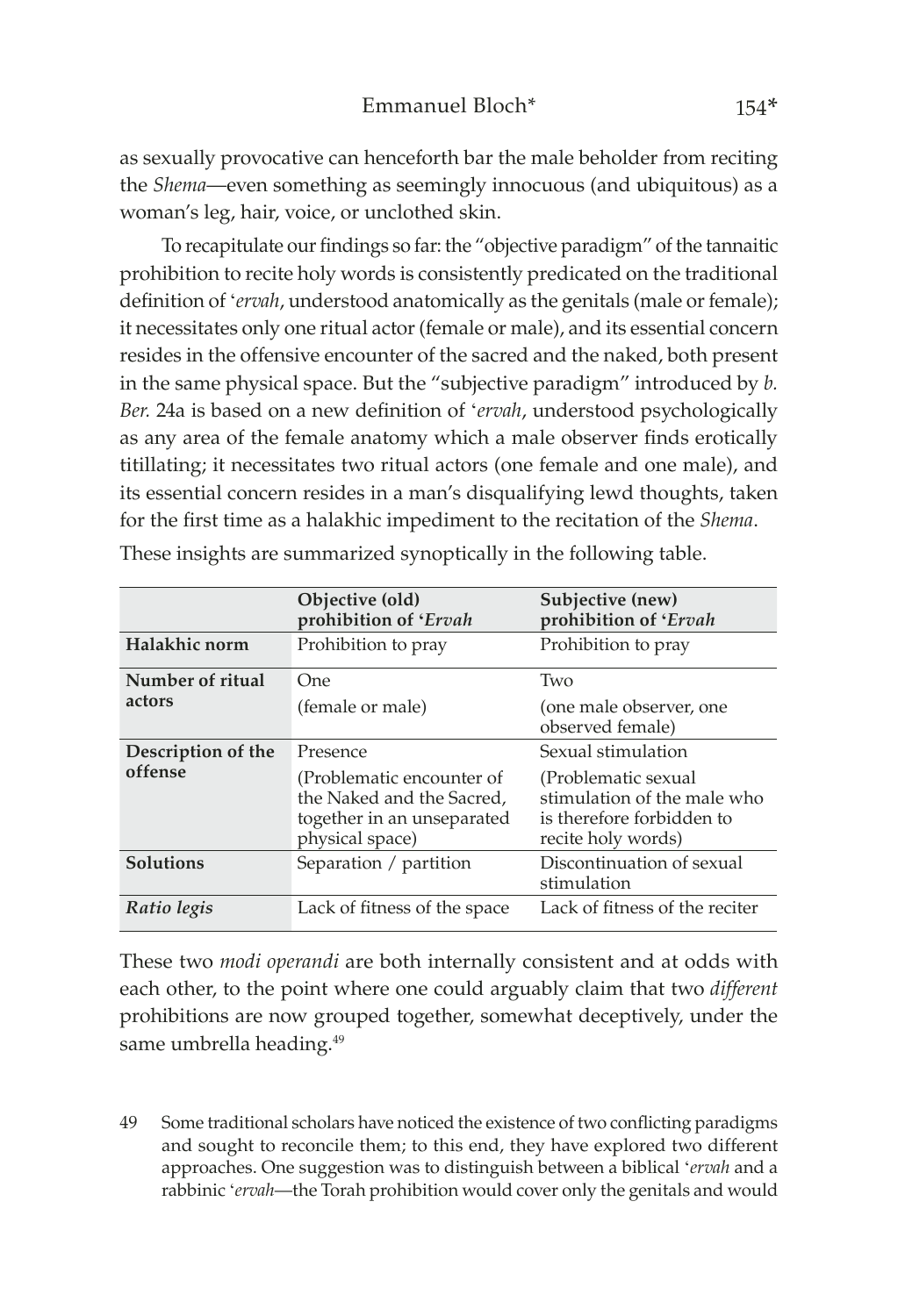#### 5. The Subjective Paradigm: Broader Historical Perspectives

Before moving on to examine two other groups of sources pertaining to the prohibition to recite holy words, let us pause for a moment of critical self-reflection: is the analysis possibly overextended? After all, the entire existence of the subjective paradigm rests, so far, upon one single textual passage (*b. Ber.* 24a), possibly even upon the lone stammaitic comment applying R. Yitsḥaq's teaching on the handbreadth of skin to the recitation of the *Shema*. Given this alarming paucity of sources, should we not exert a bit of caution before putting forward grand theories?

If the analysis were indeed limited to the Talmud, the point of criticism would be well-founded. But the subjective paradigm of the prohibition is fleshed out more fully in post-talmudic literature. Later generations of halakhists discuss intensively, sometimes even contentiously, the numerous questions raised by the emergence of the new *modus operandi*: which zones of the female body are so erotically charged that they must be defined as '*ervah*; 50 which, on the contrary, are not especially arousing, and therefore

not be linked to sexual thoughts while the rabbinic prohibition would extend to non-genital but provocative parts of the body (this is a position defended explicitly by several modern commentators: Menashe Klein, *Sefer Mishneh Halakhot* [Brooklyn: Mekhon Mishneh Halakhot Gedolot, 1960], 7:13; Benzion Lichtman, *Bnei Tzion* [Jerusalem, 1946], 2:75; Yehuda Henkin, *Understanding Tzniut: Modern Controversies in the Jewish Community* [Jerusalem: Urim, 2008], 14–15). Alternatively, and perhaps more simply, a distinction could be made between two different situations: the objective definition would represent the baseline and would always be applicable, and the subjective definition would represent additional requirements applicable only when a man stands in the visual presence of a woman (see Rashba's novella to *b. Ber.* 24a, s.v. *Amar Rav Ḥisda*). Both solutions seek to harmonize tensions by applying two definitions cumulatively: '*ervah* as a non-evolutive two-layered—objective and subjective legal concept. They differ, however, in their reasons for distinguishing between these definitions: the first biblical/rabbinic approach considers the difference to be religious/juridical, while the second solution sees it as purely casuistic/ situational. None of these solutions account for the vastly different working mechanisms of the two prohibitions, nor for the temporal gulf separating their appearance in the halakhic literature.

50 The midrashic text "*Pitron Torah*," probably written in the late ninth century or early tenth century, takes note of the seductive potential of women's eyes and faces and considers them to be nakedness (עין באשה ערוה, ראיית פנים באשה ערוה); see Ephraim Elimelekh Urbach, *Sefer Pitron Torah* (Jerusalem: Magnes, 1978), *Parashat Qedoshim*, p. 72.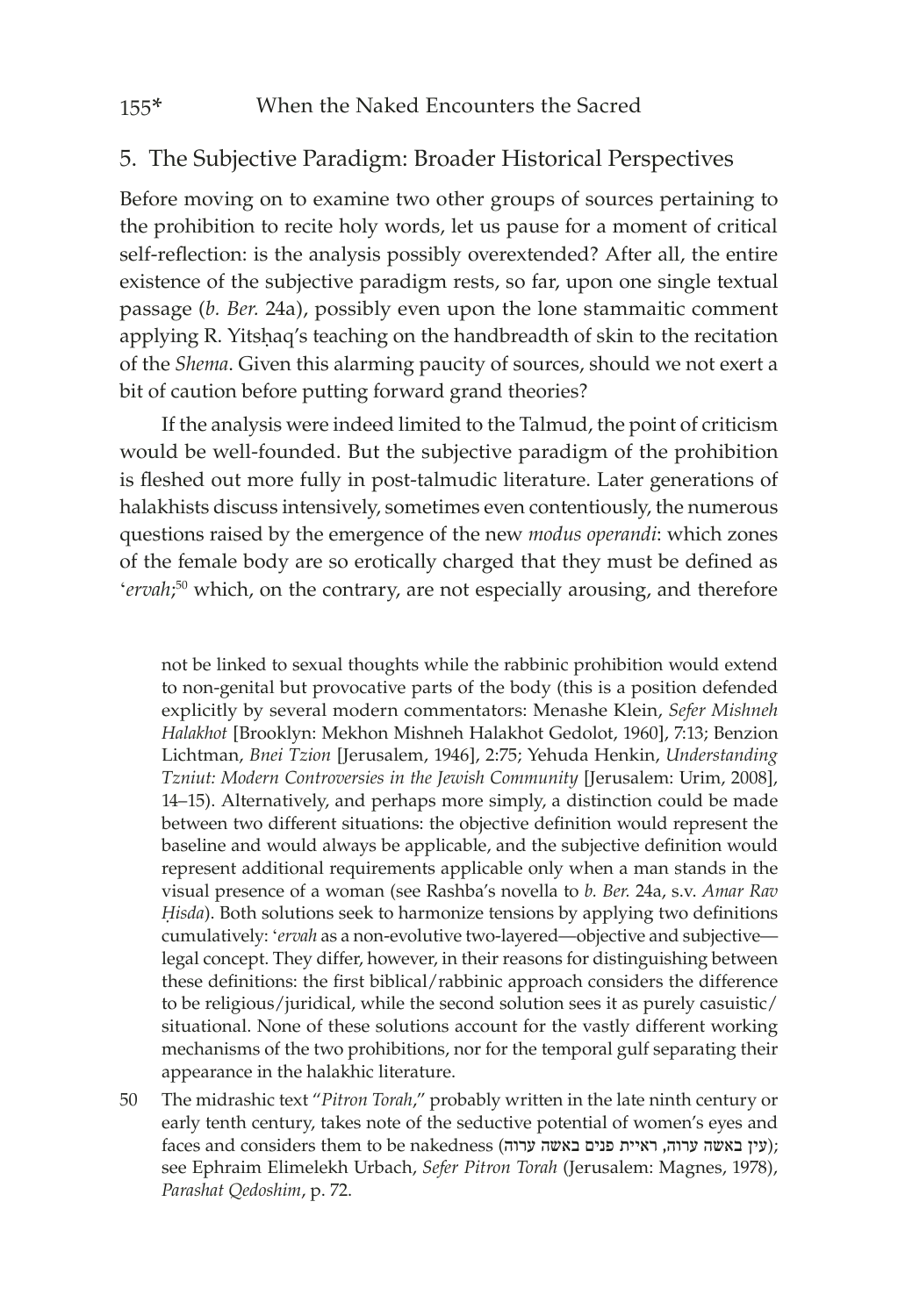never prevent the recitation of the *Shema*; 51 which areas *originally* had the status of '*ervah* but are now so frequently exposed that the male observer no longer experiences disqualifying lustful thoughts and may therefore recite the *Shema* in their presence;<sup>52</sup> whether it is preferable to avert the gaze or to close the eyes to avoid being sexually stimulated by an '*ervah*; 53 etc.

Much more ink is spilled on these questions, but even this brief survey, which does not exhaust the available material, evidences that the existence of the subjective paradigm of the prohibition to recite holy words is a tangible reality in the post-talmudic halakhic literature, and that its various ramifications are systematically explored.

As can be readily seen, the medieval sources frequently employ elements of language taken from *b. Ber.* 24a (most significantly the template ערוה״ באשה...״ to signify female forms of nakedness); moreover, the prooftexts used in *b. Ber.* 24a, like the verses from Song of Songs, are revisited to support later

Similarly, for R. Elazar of Worms (early 13<sup>th</sup> century), a male should not recite the *Shema* when facing a woman's exposed upper arms (*zero'a*), which are '*ervah* (*Sefer ha-Rokeaḥ*, *Hil. Tefillah* 324 and *Hil. Berakhot* 345). In the twentieth century, R. Menashe Klein even rules that a woman's neck, teeth, and "everything else mentioned in *Shir ha-Shirim*," are considered '*ervah* (see his *Mishneh Halakhot* 7:244). R. Klein has some medieval sources to bolster his claim, like Rabbi Yehuda he-Ḥasid's *Sefer Ḥasidim* 110 and Rabbenu Yonah's *Sefer ha-Yir'ah siman* 73, but these were written in a non-halakhic context. See also R. Shmuel ha-Levy Wosner, *Shevet ha-Levi* 5:197 and 7:10, who does not reach a definitive conclusion.

- 51 See Meiri's commentary, *Beit ha-Beḥirah*, *Ber*. 24a; *Ḥiddushei ha-Rashba* on *Ber*. 24a; Mordekhai's commentary, ch. 3 par. 90 – all discussed above.
- 52 Beyond the sources quoted above, see Ben Ish Ḥai's ruling (*Halakhot*, *Parashat Bo*, p. 86 letter *tet*) that a woman's breasts are *not* considered '*ervah* during breastfeeding, since it is socially acceptable for a woman to publicly uncover her chest for this purpose; *Mishnah Berurah* (75:3), on the other hand, rules stringently on the same issue. This line of argumentation is also used, in the nineteenth century, by the Lithuanian authority R. Yeḥiel Mikhel Epstein, who permits reciting the *Shema* when facing the exposed hair of a married woman, since hair covering was so uncommon in his day that the sight of hair would not cause *hirhur* (see *Arukh ha-Shulḥan*, *Oraḥ Ḥayyim* 75:7). Similar positions are also defended by R. Ḥayyim Berlin (*Shu"t Nishmat Ḥayyim* [Jerusalem: Yeshivat Volozhin, 2008], 1:78–79), R. Yosef Ḥ̣ayyim of Baghdad (*Sefer Ḥ̣uqqei Nashim*, ch. 17) and others; for more sources, see Mayer Schiller, "The Obligation of Married Women to Cover Their Hair," *Journal of Halacha and Contemporary Society* 30 (1995): 81–108 (106–7).
- 53 See *Pisqei Riaz*, *Berakhot* 3:3:6; Maimonides, *Mishneh Torah*, *Hil. Qeri'at Shema* 3:16; *Mishnah Berurah* 75:1; all discussed above.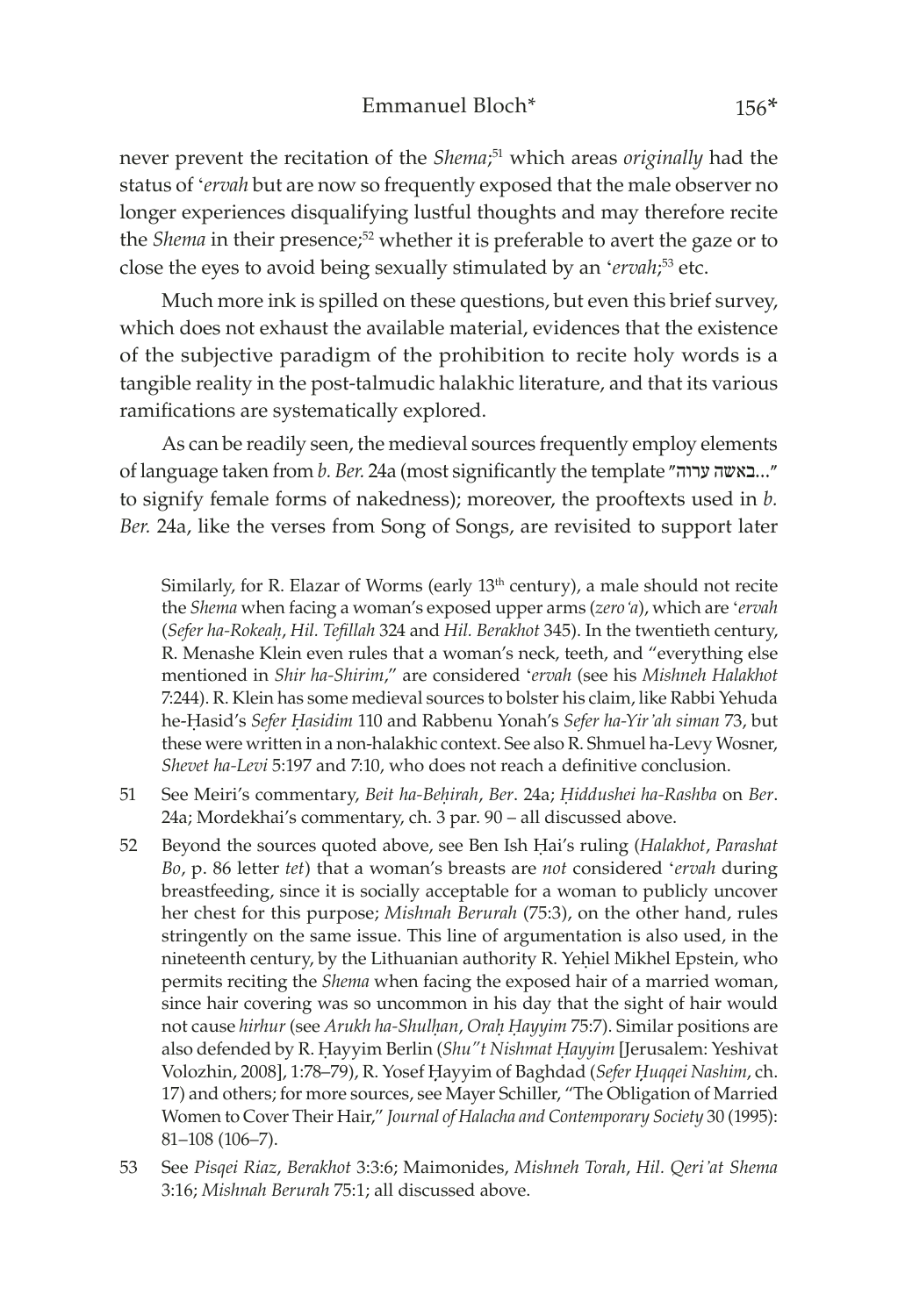rulings; the logical underpinnings of the passage, like the sensory nature of the offense, are explored and taken to their natural conclusions. Finally, many of these sources are taken from commentaries on *b. Ber.* 24a or from its corresponding sections in the great Codes.54 Where, then, does this subjective paradigm originate from, if not from our passage from *b. Ber.* 24a?

In short: the subjective paradigm of the prohibition blossomed over time, thanks to the creativity of medieval and modern halakhic authorities; but its first buds were already clearly present in the Talmud.

#### 6. Alternative Versions of the Objective Paradigm

There can hardly be a question that the brunt of the halakhic system's creativity was carried, in later centuries, by the subjective paradigm, which proved itself to be remarkably dynamic and expansive. At the same time, it would be erroneous to believe that the development of the objective paradigm was simply abandoned.

For one, the tannaitic sources written under the objective paradigm still existed, and the later sages resorted to them when a detail of their practical application was unclear or when two sources contradicted each other.<sup>55</sup> And the ancient feeling of outrage at being naked in the presence of the sacred clearly persisted even in stammaitic times: for instance, the redactors of the Bavli refused to read literally Isaiah 20:2–3, which indicates that the prophet went naked before God, and chose to reinterpret the text to mean that Isaiah wore worn garments.<sup>56</sup>

But more significant evolutions can be discerned in amoraic and post-amoraic sources, and the following paragraphs switch the focus to examine two later forms of the prohibition to recite holy words in the presence of nakedness, both of which redefine partially the operating parameters of the objective paradigm.

First, let us examine the following amoraic teaching: Rava ruled that a nakedness covered by something transparent (*'ervah be-'ashashit*: a nakedness in a lantern) prevents the onlooker from reciting the *Shema*, a position justified by invoking the wording of the verse from Deuteronomy 23:15, which

<sup>54</sup> Most notably *Shulḥan Arukh*, *Oraḥ Ḥayyim* chapter 75.

<sup>55</sup> Several examples can be found in *b. Ber.* 24a, where the amoraim discuss the halakhic status of pubic hair, the buttocks, and more.

<sup>56</sup> *B. Yoma* 77a.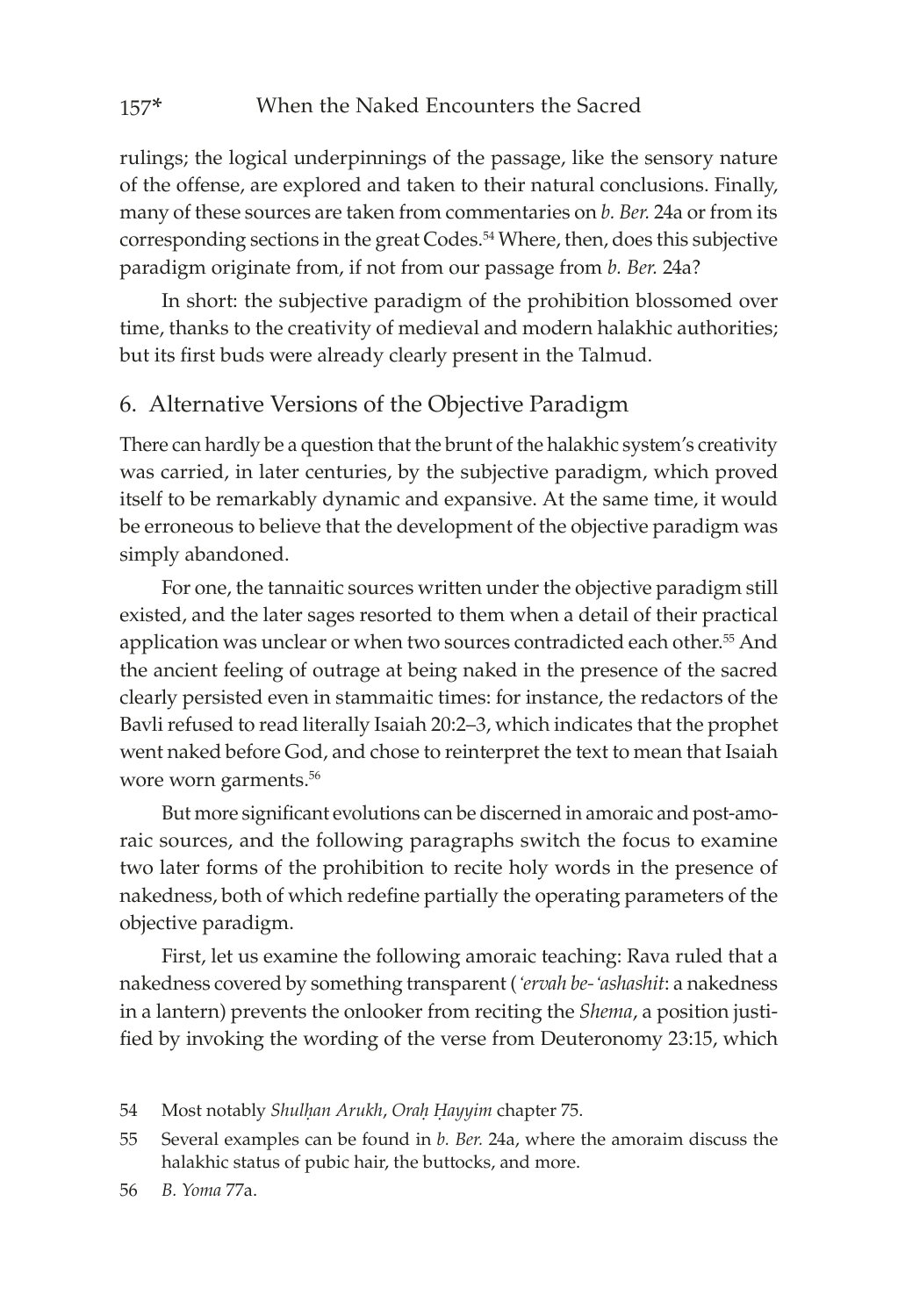emphasizes the *visibility* of the nakedness.<sup>57</sup> Can this position be reconciled with either of the two paradigms analyzed previously? Clearly, this passage is far removed from the logic of the subjective paradigm, inasmuch as the offense does not reside in the sexual titillation of the male observer. We must rather suggest that Rava's ruling follows the logic of the objective paradigm, where the offense is constituted by the concomitant presence of the naked and the sacred in the same physical space.

However, if this is correct, one important caveat must be noted: the Talmud's explicit adoption of *visibility* (and its equally explicit rejection of *coverage*) as the defining parameter of the norm effectively reverses the hierarchy of values classically embodied in the objective paradigm. As we have seen, in the tannaitic sources, any kind of coverage of the genitalia effectively resolves the issue. However, in this later variant of the objective paradigm, the concept of *presence* is expanded to include a scenario where the nakedness is separated from the human reciter by a transparent partition.

Rava's divergence from the classic version of the objective paradigm is vividly illustrated in his overturning an explicit tannaitic rule: conceptually, the mishnaic case of a person whose genitals are submerged in clear water<sup>58</sup> raises the very same issue as Rava's discussion of a "nakedness in a lantern" (i.e., an '*ervah* which is "covered" but still visible). But the rulings, evidently, are diametrically opposed, since Rava forbids that which the Mishnah had permitted.59

Significantly, this alternative vision of the objective paradigm is also fleshed out in the post-talmudic halakhic literature. Thus, later authorities ruled that a transparent garment, even if only partially see-through, has the

אמר רבא: צואה בעששית, מותר לקרות קריאת שמע כנגדה. ערוה בעששית, אסור לקרות קריאת שמע כנגדה. צואה בעששית מותר לקרות קריאת שמע כנגדה דצואה בכיסוי תליא מילתא, והא מיכסיא. ערוה בעששית אסור לקרות קריאת שמע כנגדה, ״ולא יראה בך ערות דבר״ אמר רחמנא. והא קמיתחזיא.

59 Actually, as noted by R. Yaakov Emden in his *Mor u-Qtsi'ah* (ch. 75), there is a difference: the lantern is *only* partially see-through, whereas the water is completely transparent. But this distinction actually exacerbates the divergence between the two teachings: Rava ruled stringently in a situation *less* problematic than the case in which the Mishnah ruled leniently.

<sup>57</sup> *B. Ber.* 25b:

<sup>58</sup> *M. Ber.* 3:5.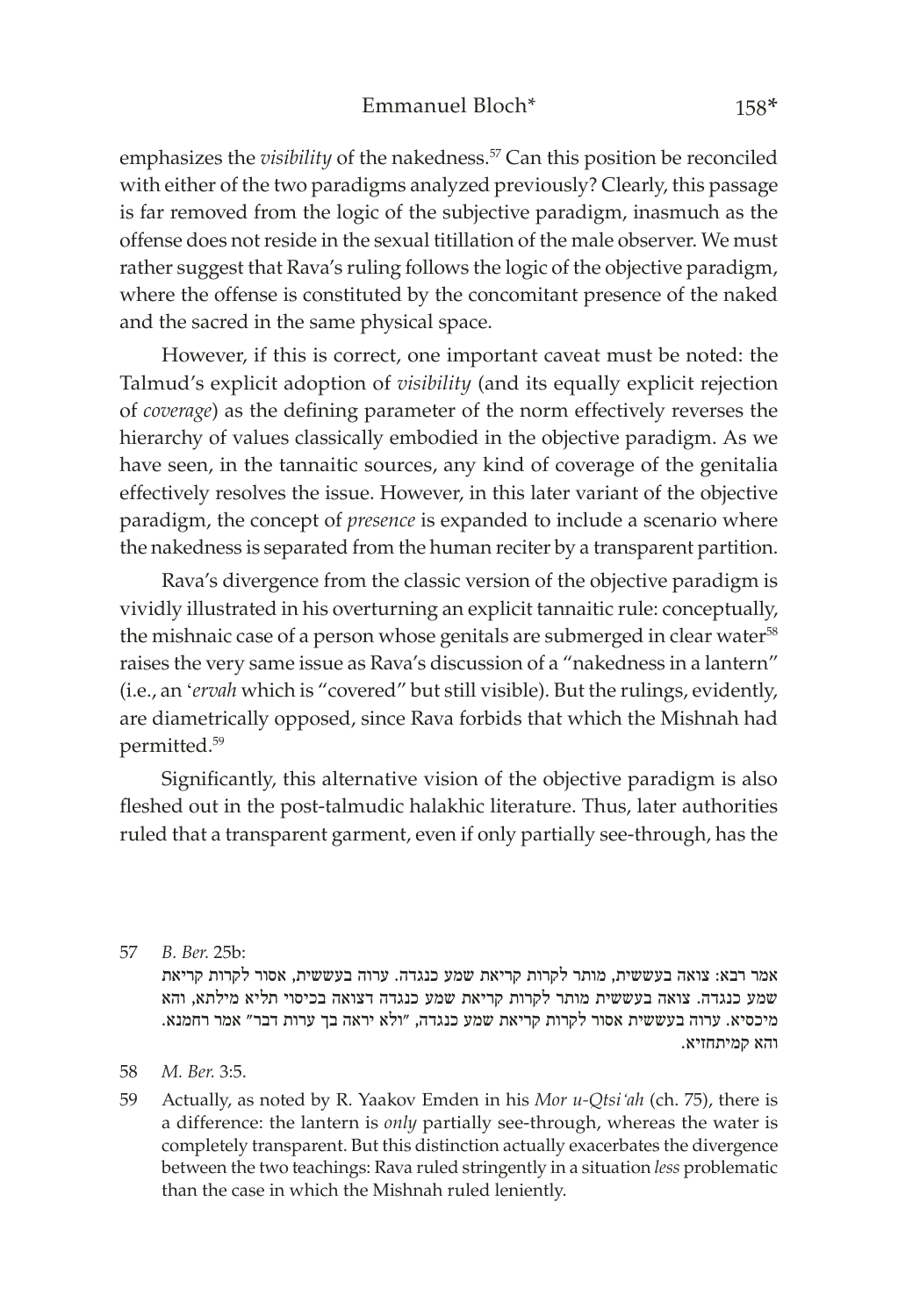status of a "lantern" and qualifies as an '*ashashit*; as a result, an '*ervah*, when visible through a garment, prohibits the onlooker from reciting the Shema.<sup>60</sup>

Similarly, taking Rava's visibility criterion as the starting point of their reflection, several post-talmudic authorities have ruled that the exposed genitals of a minor represent an impediment to the recitation of the *Shema*; 61 by doing so, they implicitly asserted that the *visibility* of the minor's sexual organs effectively trumps their *immature physical development*, and overturned another tannaitic rule which viewed a minor's unclothed genitalia as unproblematic under the objective paradigm.<sup>62</sup> Other medieval authorities remained faithful to the classic definition of the objective paradigm and logically upheld the Tosefta's ruling.<sup>63</sup>

So far, the implications of Rava's ruling have been presented as a partial recasting of the objective paradigm. But one could suggest that the contours of this alternative form of the objective paradigm are wider still: Rava's ruling on a "nakedness in a lantern" is arguably part of a small group of teachings which share the following two elements of commonality: first, they take the text of Tanakh as their point of departure; second, and as a result, they partially redefine the reach of the objective paradigm.

Beyond the "nakedness in a lantern" and the visibility criterion derived from Deuteronomy  $23:15$ ,<sup>64</sup> a further illustration of the same phenomenon touches upon the status of a non-Jew's nakedness. Thus, we find in the name of Rav Yehudah that a non-Jew's nakedness is to be considered *'ervah*, and it

- 60 See *Halakhot Gedolot*, 44; *Magen Avraham* on *Shulḥan Arukh*, introduction to *Oraḥ Ḥayyim* 75; *Eliyahu Rabba* 75:1; R. Yaakov Emden, *Mor u-Qtsi'ah*, ch. 75.
- 61 See Maimonides, *Mishneh Torah*, *Hil. Qeri'at Shema* 3:16 (see the commentary of the *Kesef Mishneh*, who notes that Maimonides' ruling on the minor's genitalia is derived from Rava's teaching on *b. Ber.* 25b); *Shulḥan Arukh*, *Oraḥ Ḥayyim* 75:4.
- 62 Cf. *t. Ber.* 2:16.
- 63 See *Pisqei Riaz*, *Ber*. 3:3:5; *Rosh*, *Ber*. 3:35; *Aguddah* 3:72; and Rama's gloss on *Oraḥ Ḥayyim* 75:4.
- 64 I have chosen to take at face value the Talmud's citation of Deut 23:15 as the *reason* for Rava's ruling on the '*ervah be-'ashashit*, but one could turn this relationship on its head and argue that the verse merely serves as an *asmakhta* for the norm. However, in this second reading, one must admit that the visibility criterion then took a life of its own in the later medieval extrapolations (see-through garment, genitalia of a minor). While the truth cannot be proven either way, the merit of our first reading is to interpret *consistently* the relationship between the norm and the visibility criterion anchored in the verse.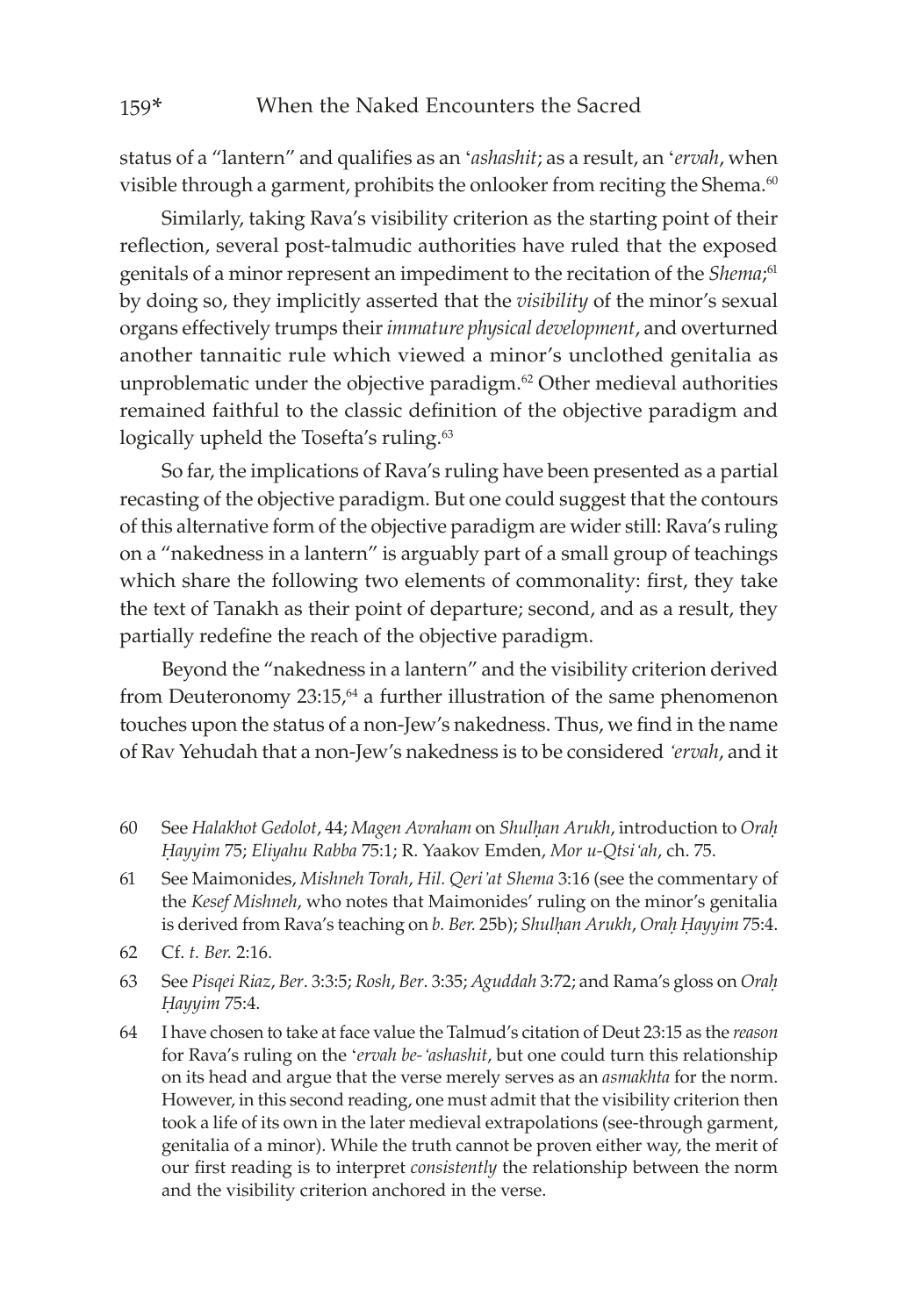is consequently forbidden to recite the *Shema* in its presence. The stammaitic editor then comments that this ruling was necessary, lest one misinterpret the verse in Ezekiel 23:2 to signify that a naked non-Jew is the equivalent of a naked animal, and therefore religiously unproblematic; this is clearly false, the editor concludes, since another verse (Gen 9:23) uses the term '*ervah* in connection to a non-Jew (Noah).<sup>65</sup>

In other words, the Talmud states that a naked non-Jew is considered '*ervah* because *the Torah defines it so*. Needless to say, this position clashes with the logic of the subjective paradigm predicated on erotic titillation,<sup>66</sup> but it also diverges, admittedly more subtly and without modifying any earlier norm, from the classic logic of the objective paradigm, inasmuch as the tannaitic sources always relied on an *instinctive* sense of shame at being naked in the presence of the divine, and never on verses as prooftexts.<sup>67</sup>

To this small group of Torah-based rulings, one may want to add the creative piece of exegesis, advanced by both Talmudim, which pegs the centuries-old prohibition to recite holy words in the presence of nakedness to the verse from Deuteronomy 23:15 ("...יְלִא־יִרְאֶה בְּךָ עֶרְוַת דָּבָר..."). By playing on the word *davar* (דבר) in order to read it as *dibbur* (דיבור), the verse is for the first time understood in post-amoraic sources to signify that the *Shema* or blessings may not be recited when human genitalia (ערוה (are exposed.68

To recapitulate: there exists a group of talmudic sources in which local questions regarding the application of the objective paradigm are analyzed on the basis of Torah verses; in this alternative approach, the operating parameters of the objective paradigm are sometimes modified, and tannaitic

#### 65 *B. Ber.* 25b and *b. Šabb.* 150a.

- 66 And for this reason, I must respectfully disagree with Neis (*Sense of Sight*, 125–26), for whom this passage implies that gentile nakedness is constructed by the Bavli as hypersexual and even as animalistically eroticized, as opposed to the more restrained rabbinic sexuality: as mentioned, the concern of this brief passage is not the avoidance of erotic fantasies. And, in any event, equating the nakedness of non-Jews to that of animals is only envisioned rhetorically, as indicated by the couple of expressions "מהו דתימא ... קמ"ל" ;the animalistic identification is explicitly rejected at the end of the reasoning.
- 67 One non-halakhic commentator has questioned why the genitals of a non-Jew should *not* be considered '*ervah* in the first place. See Barukh ha-Levi Epstein's *Torah Temimah* on Gen 9:23, n. 20.
- 68 See *b. Šabb,* 23a and 150a; *b. B. Meṣi'a* 114b; *y. Ter.* 1:4; *Sifre Deut*. § 258.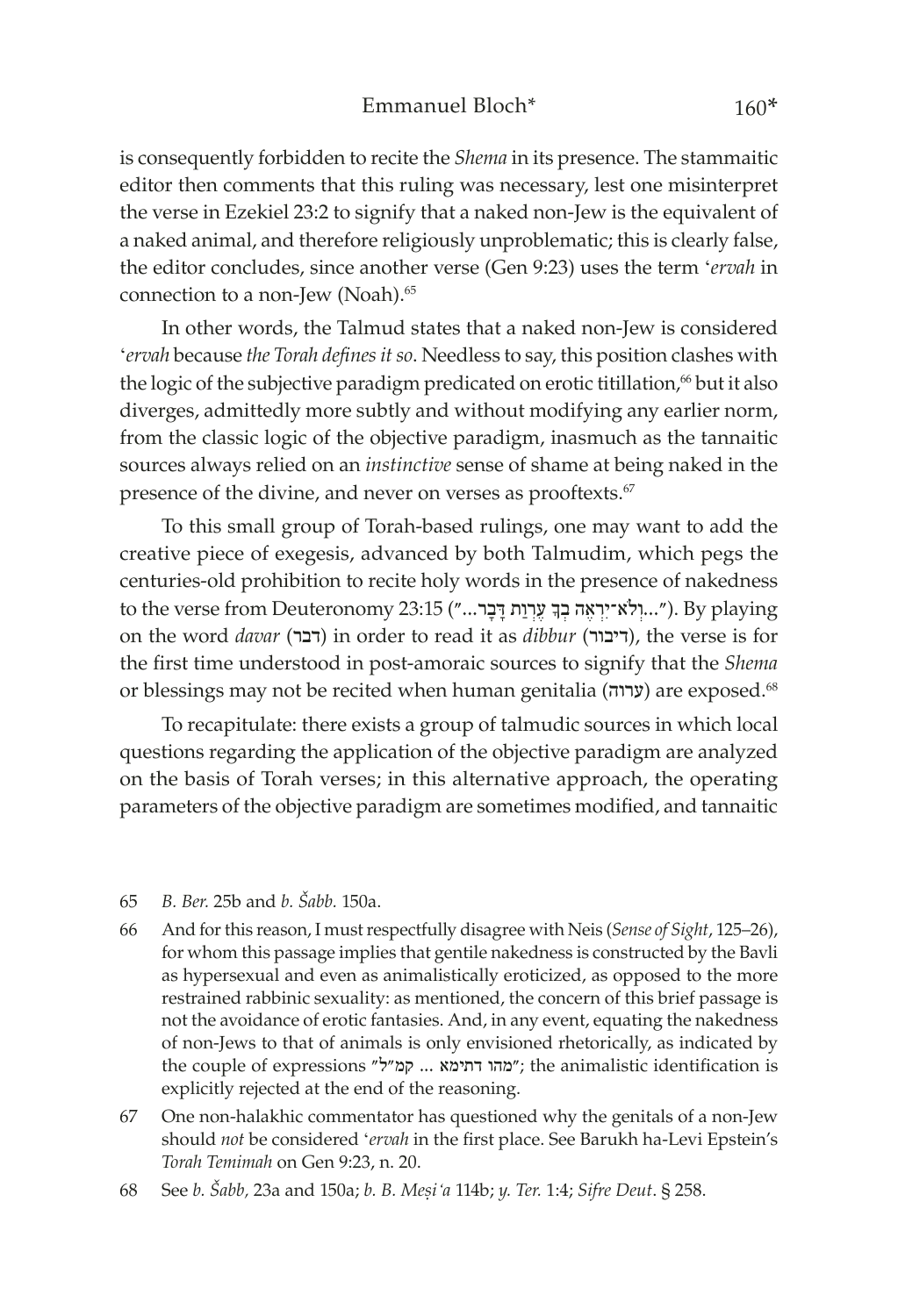norms, developed under the classic definition of the objective paradigm, can be overturned as a result.

### 7. His Heart Sees His Nakedness

The second variant of the objective paradigm is referred to by the expression הערוה״ את רואה ״ליבו) lit., "his heart sees his nakedness"). This phrase appears only in the Bavli and never in the Yerushalmi or in any other rabbinic text in antiquity.69 Even in the Bavli, the interdiction of *libbo ro'eh* was not unanimously recognized as valid, and the Gemara even suggested solving some disputes between the sages by positing that they argued precisely on this point: one rabbi would hold by the principle of "his heart sees his nakedness," and his disputant would not. Moreover, according to the Talmud's conclusion, other parts of the human body may "see" one's sex organs without cause for alarm.<sup>70</sup>

What the principle of "his heart sees his nakedness" implies is as follows: even though a person cannot physically see his genitals with his eyes, the recitation of the *Shema* and other blessings is still forbidden failing an actual separation between them and the heart. Thus, someone wearing a long tunic as his sole garment would, under the principle of *libbo ro'eh,* still not be able to pronounce holy words, unless he further separates his sex organs from his heart by means of a belt, for instance.

The principle of *libbo ro'eh* is clearly predicated, in all its occurrences in the talmudic sources, on the objective paradigm of the prohibition: it is from the genitals, male or female, that the heart must be separated, not from any other organ (leg, skin, or hair). There is no sexual innuendo: it is rather the physical, unseparated proximity of the heart and the genitals that is cause for alarm.<sup>71</sup>

- 69 In fact, this principle is mentioned altogether five times in the entire Talmud Bavli, all in *b. Ber.* 24–25. The first scholar to explicitly demonstrate the innovation of *libbo ro'eh* in the Talmud Bavli was Saul Lieberman, *Tosefta ki-feshuta* (Jerusalem: Jewish Theological Seminary of America, 1992), *Berakhot* p. 22 line 46 and p. 23, line 48, n. 16. However, as Lieberman himself pointed out, the same idea was already implicitly hinted at in the writings of earlier thinkers; see, e.g., Louis Ginzberg, *Perushim ve-Ḥiddushim ba-Yerushalmi* (New York: Ktav, 1941–61), 2:283–84, who already refused to interpret a difficult passage in the Yerushalmi on the basis of the principle of *libbo ro'eh.*
- 70 *B. Ber.* 25b: "His heel may see his nakedness, since the Torah was not given to angels."
- 71 Here, too, I must part ways with Neis, *Sense of Sight*, 117 and 125, who describes *libbo ro'eh* as a way for the rabbis to "trouble the production of gender" and to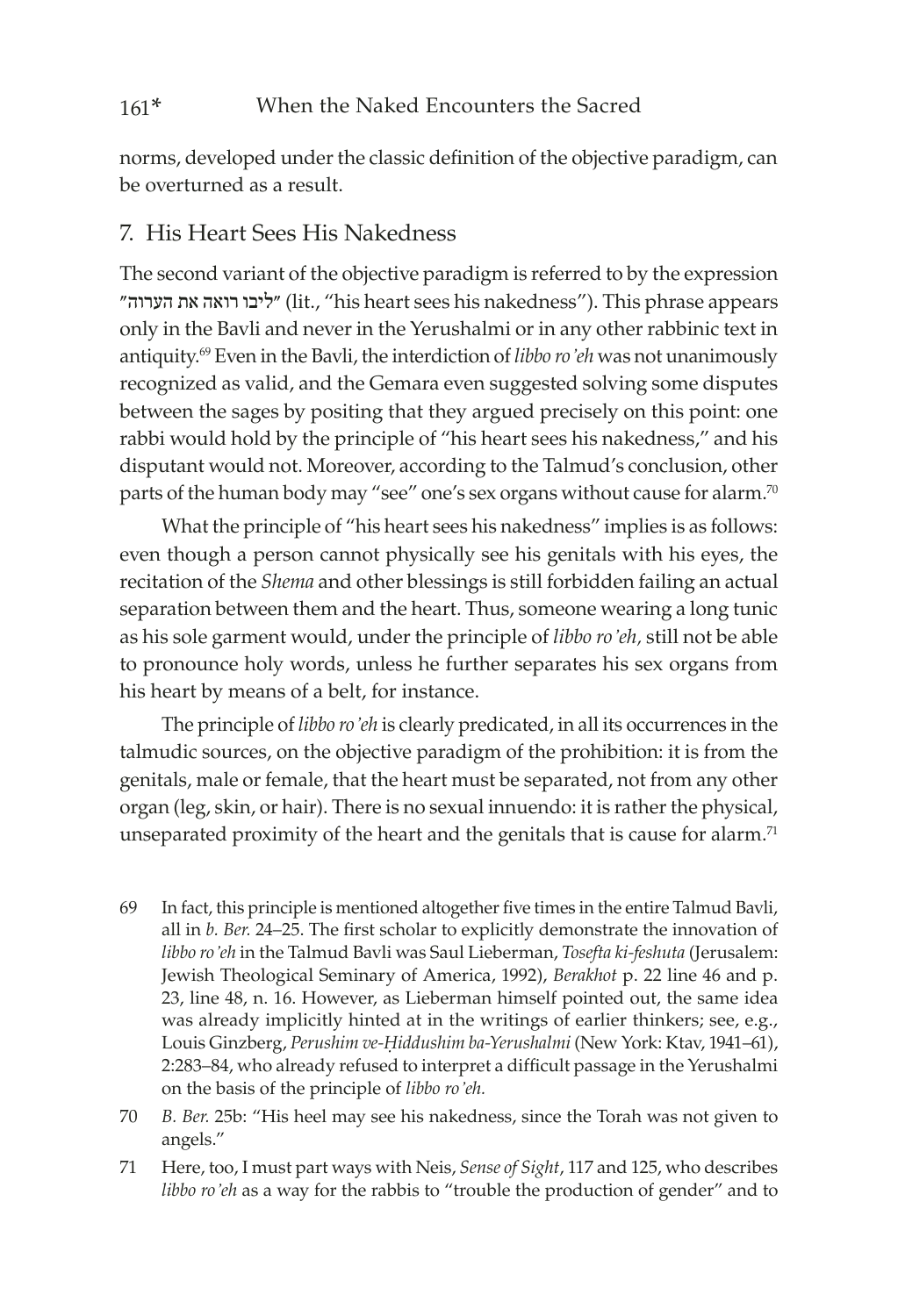With these observations, I have now finished mapping out the prohibition of "holy words in the presence of nakedness" and its various incarnations in talmudic sources. This first part has evidenced the existence of two different paradigms (the first objective and the second subjective), to which one must add two subvariants of the objective paradigm. This classification is exhaustive, inasmuch as no relevant teaching has been left out, and internally consistent. In the second part of this article, I would like to suggest an explanatory framework for the changes observed in the conceptualization of the prohibition.

## Part  $2$ . Accounting for the Evolution of the Prohibition

Christine Hayes made an important contribution to the field of rabbinics when she critiqued the simple use of external historical facts without taking into account hermeneutics to account for legal change.<sup>72</sup> Informed by her critique, the second part of this paper will successively tackle both tracks—first the external, then the internal—and then examine how these approaches may be combined to illuminate the evolution of the prohibition to recite holy words in the presence of '*ervah*.

### 8. The External Track: Historical Context

An impressive body of scholarship, associated notably with the names of Daniel Boyarin,<sup>73</sup> Michael Satlow,<sup>74</sup> David Biale,<sup>75</sup> Charlotte Fonrobert,<sup>76</sup> Ishay

"ocularize" the entirety of the male body (viz., the rabbis attributed a sense of vision to male body parts other than the eyes). In my view, *libbo ro'eh* is a Babylonian extension of the objective paradigm; as such, it is predicated on a logic of *bizzayon* and not of *hirhur*: the problem resides in the concomitant *proximity* of the heart and the genitalia, and such an issue could only be solved by means of a separation or coverage. Gender plays no role in this construct, and neither does vision, except as a rhetorical artifact.

- 72 Christine Hayes, *Between the Babylonian and the Palestinian Talmuds: Accounting for Halakhic Difference in Selected Sugyot from Tractate Avodah Zara* (Oxford: Oxford University Press, 1997), 3–24.
- 73 Boyarin, *Carnal Israel*.
- 74 Michael Satlow, *Tasting the Dish: Rabbinic Rhetorics of Sexuality*, BJS 303 (Atlanta: Scholars Press, 1995); idem, "Jewish Constructions of Nakedness."
- 75 David Biale, *Eros and the Jews: From Biblical Israel to Contemporary America* (New York: BasicBooks, 1992).
- 76 Charlotte Elisheva Fonrobert, *Menstrual Purity: Rabbinic and Christian Reconstructions*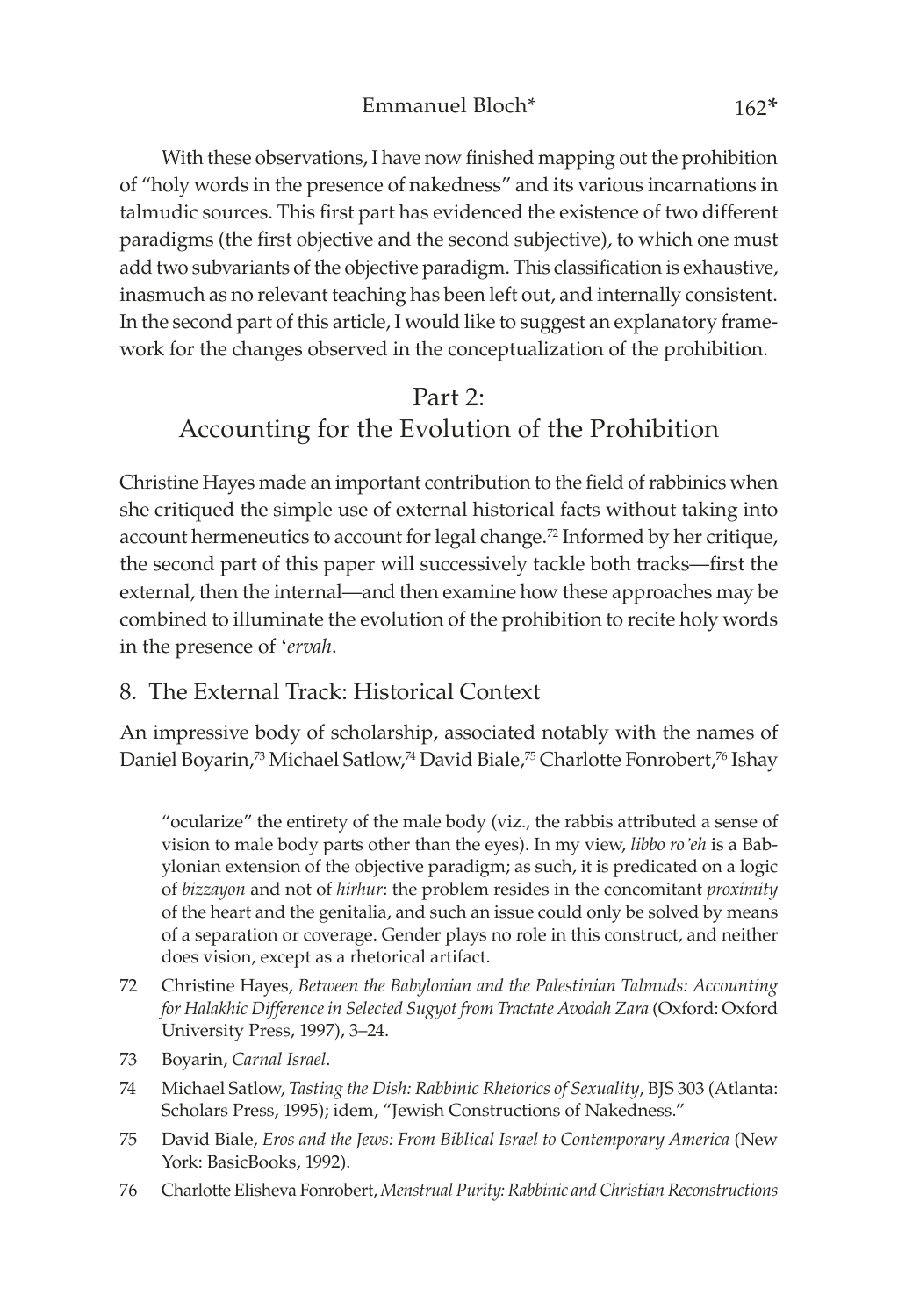Rosen-Zvi,<sup>77</sup> Mira Balberg,<sup>78</sup> Yishai Kiel,<sup>79</sup> Ron Naiweld,<sup>80</sup> Rachel Neis<sup>81</sup> and others,<sup>82</sup> proposes to analyze the rabbinic perceptions of the body, gender, sexuality, and more, as emerging from complex processes of negotiation with the neighboring cultures' own positions. As we seek to account for the changes observed in the first part of this article, our goal is now to verify whether, and to what extent, such an historical framework proves pertinent.

First, the subjective paradigm of the prohibition, predicated on sexual distraction. The explicit connection between vision and sexual desire in Jewish sources has been frequently noted by scholars: very aware of the erotic potential of female nakedness, the rabbis frequently exhorted men not to look at undressed women lest they be led into sexual misconduct.<sup>83</sup> Neis remarked judiciously that in this respect, the rabbis were really no different from their neighbors:

By the time we can speak of the early rabbis, somewhere in the first or second century CE, a panoply of cultural traditions and practices circulated in the Near East whereby sight, desire, and sexuality were precariously entangled. Across ancient

*of Biblical Gender* (Stanford: Stanford University Press, 2000); eadem, "Regulating the Human Body: Rabbinic Legal Discourse and the Making of Jewish Gender," in *The Cambridge Companion for the Talmud and Rabbinic Literature*, ed. Charlotte Elisheva Fonrobert and Martin S. Jaffee (Cambridge: Cambridge University Press, 2007), 270–94.

- 77 Ishay Rosen-Zvi, *Demonic Desires: "Yetzer Hara" and the Problem of Evil in Late Antiquity* (Philadelphia: University of Pennsylvania Press, 2011).
- 78 Mira Balberg, *Purity, Body and Self in Early Rabbinic Literature* (Berkeley: University of California Press, 2014).
- 79 Yishai Kiel, *Sexuality in the Babylonian Talmud: Christian and Sasanian Contexts in Late Antiquity* (New York: Cambridge University Press, 2016).
- 80 Ron Naiweld, "Purity of Body, Purity of Self: "Hirhur" in Rabbinic Literature," *Juda�sme ancien* 2 (2014): 209–35.
- 81 Neis, *Sense of Sight.*
- 82 Recent relevant publications include Noah Benjamin Bickart, "Overturning the Table: The Hidden Meaning of a Talmudic Metaphor for Coitus," *Journal of the History of Sexuality* 25 (2016): 489–507; and David Brodsky, "Thought is Akin to Action: The Importance of Thought in Zoroastrianism and the Development of a Babylonian Rabbinic Motif," in *Irano-Judaica VII*, ed. Julia Rubanovich and Geoffrey Herman (Jerusalem: Ben Zvi Institute, 2019), 145–96.
- 83 See for instance Satlow, "Jewish Constructions of Nakedness," 440–41.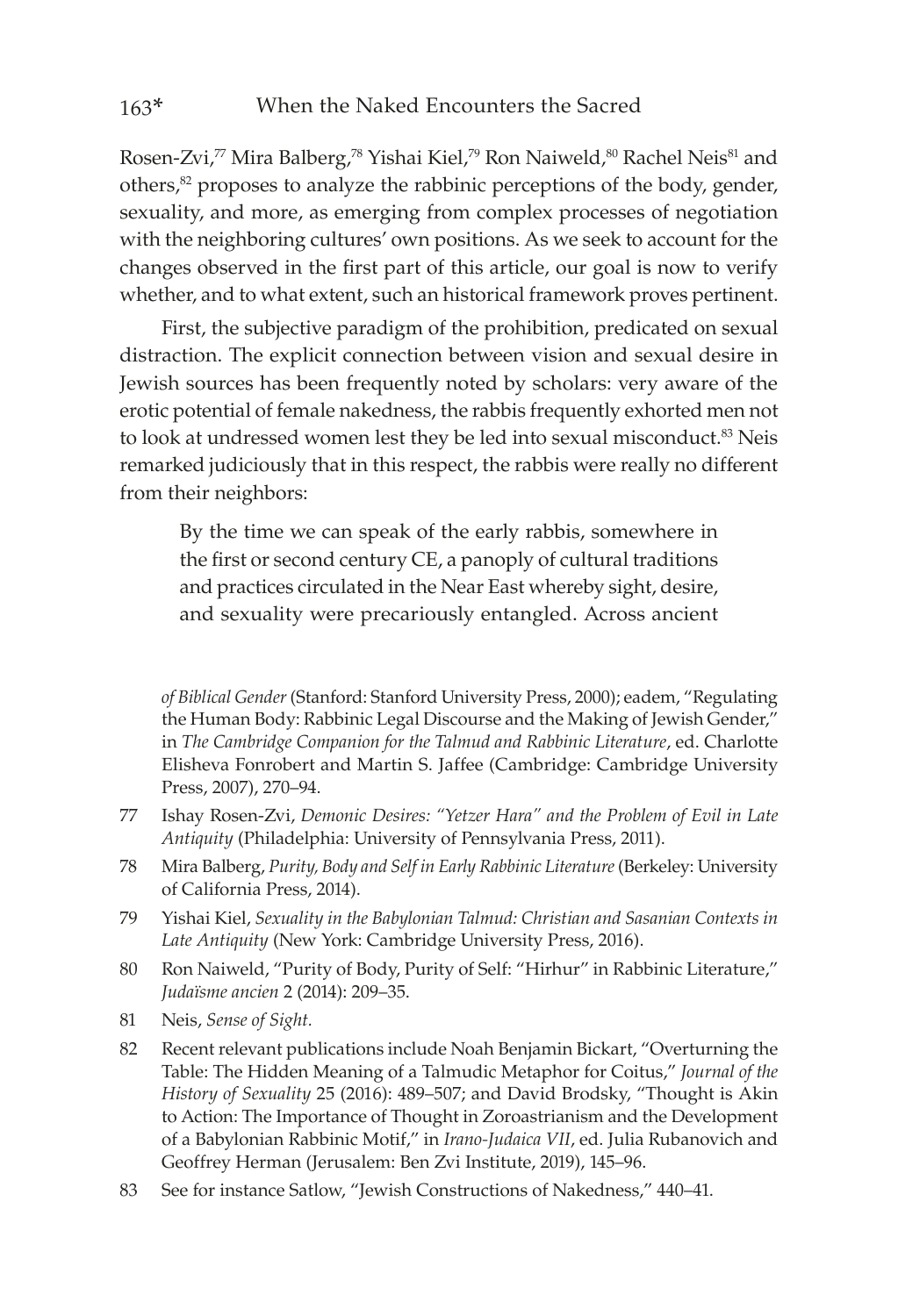sources, from Mesopotamia to Israel to Greece, we find nearly all looking, whether setting one's eyes upon a person's form or body or the exchange of a glance, could both express and arouse desire, lust or love. Such notions, and a variety of practices built thereon persisted into late antiquity and well beyond (…). In antiquity Greek-speaking novelists and Latin poets capitalized on them; Jewish and Christian sources attempted to police and regulate them.84

Indeed, women were often represented as the enticing objects of male gaze in Greek,<sup>85</sup> Roman,<sup>86</sup> early Christian,<sup>87</sup> and Iranian<sup>88</sup> sources. To be sure, the specific artistic and legal constructions of visual desire varied significantly from one culture to the next (or even within the same culture), but the existence of a connection between visual perception and sexual desire seems to have been universally acknowledged.

- 84 Neis, *Sense of Sight*, 113.
- 85 See for instance Nancy Sorkin Rabinowitz, "Women as Subject and Object of the Gaze in Tragedy," *Helios* 40 (2013): 195–221; Frandoise Frontisi-Ducroux, "Eros, Desire and the Gaze," in *Sexuality in Ancient Art*, ed. Nathalie Boymel Kampen (Cambridge: Cambridge University Press, 1996), 81–100; and Andrew Stewart, *Art, Desire and the Body in Ancient Greece* (Cambridge: Cambridge University Press, 1997).
- 86 See examples in Marguerite Johnson and Terry Ryan, *Sexuality in Greek and Roman Literature and Society: A Sourcebook* (London: Routledge, 2005), 39–60 and Amy Richlin, "Making Up a Woman: The Face of Roman Gender," in *Off with Her Head! The Denial of Women's Identity in Myth, Religion, and Culture*, ed. Howard Eilberg-Schwartz and Wendy Doniger (Berkeley: University of California Press, 1995), 185–214.
- 87 See Mary Rose D'Angelo, "Veils, Virgins and the Tongues of Men and Angels: Women's Heads in Early Christianity," in *Off with Her Head! The Denial of Women's Identity in Myth, Religion, and Culture*, ed. Howard Eilberg-Schwartz and Wendy Doniger (Berkeley: University of California Press, 1995), 131–64 and Bernard Prusak, "Woman Seductive Siren and Source of Sin? Pseudepigraphical Myths and Christian Origins," in *Religion and Sexism*, ed. Rosemary Radford Ruether (New York: Simon and Schuster, 1974), 89–116.
- 88 For one example from the Pahlavi tradition, see Kiel, *Sexuality in the Babylonian Talmud*, 53.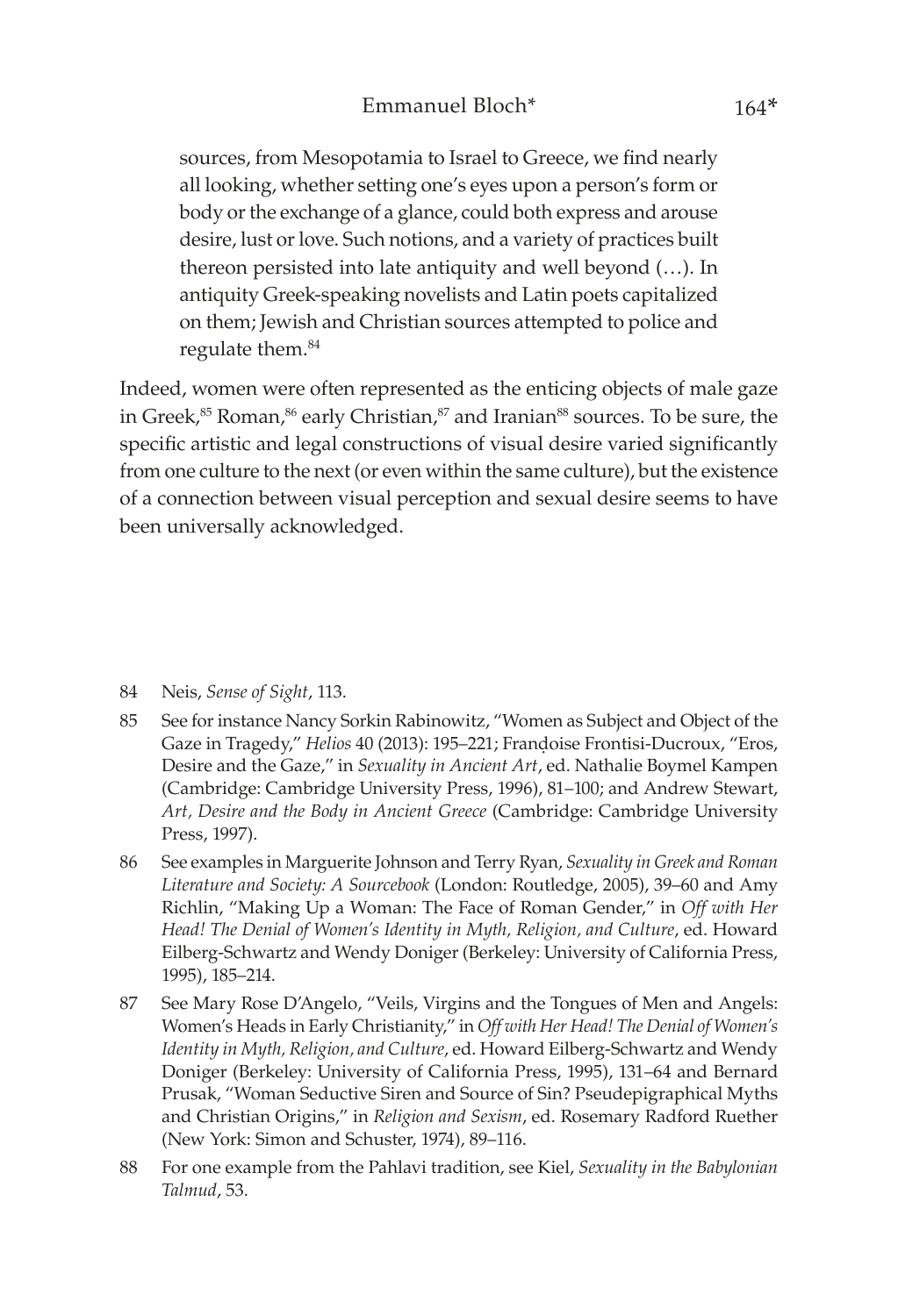Another observation frequently made is that the erotic gaze was strongly gendered: men actively looked at women, women were passively looked at; the reverse was rarely acknowledged.<sup>89</sup>

With respect to the specifically Babylonian concept of *libbo ro'eh*, a Zoroastrian context must also be considered. The study of Middle Persian literature shows that Zoroastrians used to walk around with a shirt (*sabig*) and a belt (*kustig*), which served to separate between the upper and the lower halves of the body. Failure to wear these items of clothing was likened to going about unclothed and was considered a forbidden exposure of genitalia.<sup>90</sup> This practice parallels exactly the requirement implied by *libbo ro'eh* to separate the heart from the sex organs*.*

These findings indeed seem to confirm, as previous scholarship has asserted, that the rabbinic perceptions of sexuality were situated at the crossroads of late antique culture. The rise of the subjective paradigm of the prohibition, as well as of the "*libbo ro'eh*" subvariant of the objective paradigm, were likely informed by the neighboring cultures' own attitudes to similar questions. While for the rabbis these concerns became embodied in the halakhic realm, these developments express parallel sensitivities that ran cross-culturally.

Still, questions remain. The possible Zoroastrian context does not seem to adequately explain why the Bavli entertained, for instance, that a failure to separate between the heels and the genitals could lead to a legal prohibition to recite the Shema.<sup>91</sup> More significantly, I am unaware of any contextual explanation that would account for the emergence of Rava's visibility criterion within the objective paradigm of the prohibition.

- 89 See Neis, *Sense of Sight*, 116, and Rabinowitz, *Women as Subject and Object*, 195.
- 90 See Yaakov Elman, "Middle Persian Culture and Babylonian Sages: Accommodation and Resistance in the Shaping of Rabbinic Legal Tradition," in *The Cambridge Companion for the Talmud and Rabbinic Literature*, ed. Charlotte Elisheva Fonrobert and Martin S. Jaffee (Cambridge: Cambridge University Press, 2007), 165–97 (181–82); Shaul Shaked, "No Talking During a Meal—Zoroastrian Themes in the Babylonian Talmud," in *The Talmud in Its Iranian Context*, ed. Carol Bakhos and M. Rahim Shayegan (Tübingen: Mohr Siebeck, 2010), 161–77.
- 91 As explained above, the Talmud eventually *rejects* such a notion but, to use talmudic jargon, how do we understand the אמינא הוא ?What was the original concern? If the Persian belt was worn, as local mores mandated, what conceivable reason was there to even suppose that the exposure of the heels to the genitals was problematic in the context of the recitation of the *Shema*?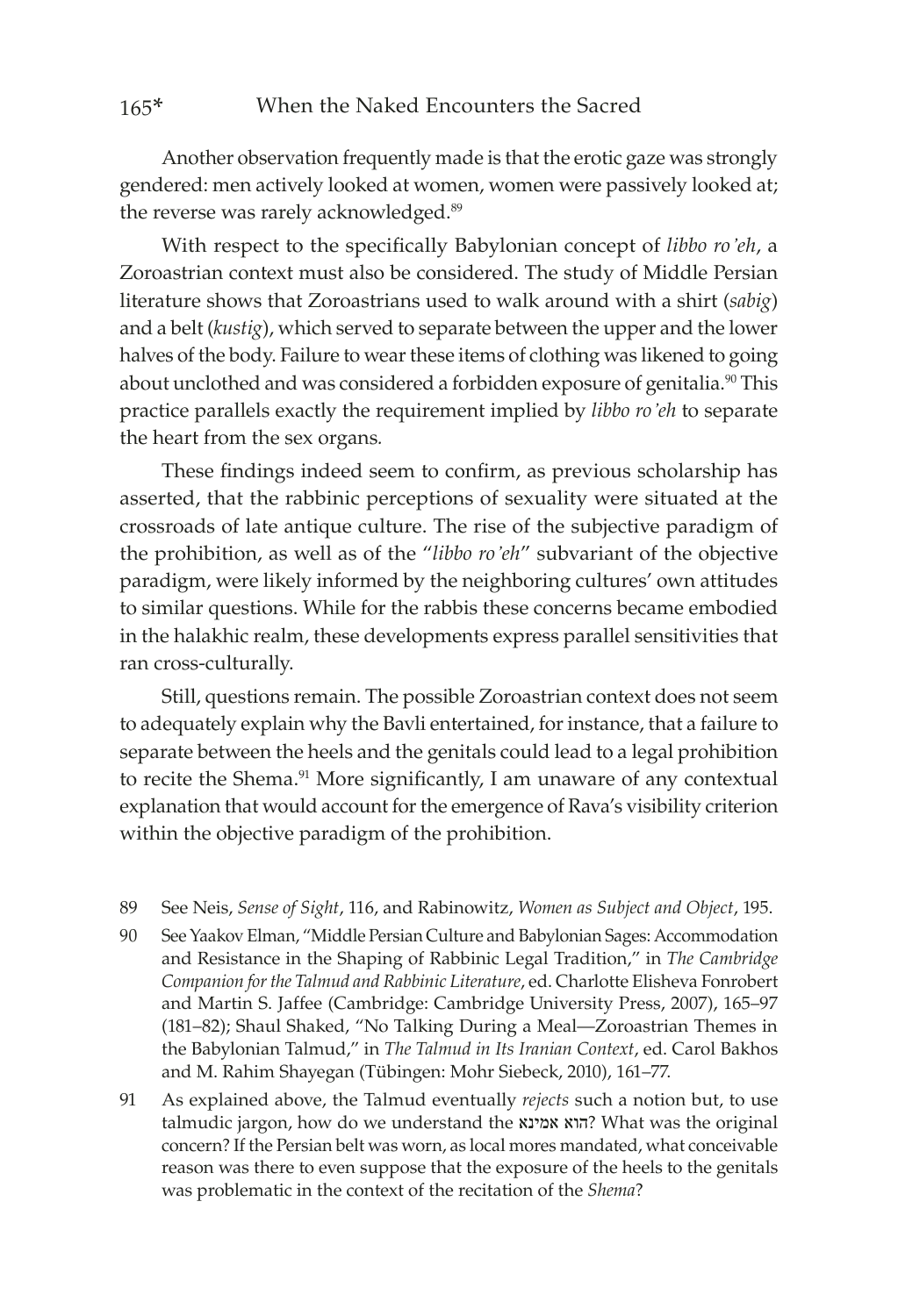Furthermore, nudity was not shunned in Greco-Roman religious ceremonies. For instance, the goddess Aphrodite was occasionally represented naked (the famous Knidian Aphrodite, which was apparently set up in an open-air temple, comes to mind), and the statue of the Moschophoros (Calf-Bearer), a remnant of the Acropolis of Athens which is thought to have been a votive offering to the goddess Athena, was draped in a cloth that tellingly left his genitals exposed.<sup>92</sup> Granted, this liberal attitude toward the expression of nudity in spaces of divine worship reflected, in all likelihood, the Greco-Roman perception of gods and goddesses as having both sexual organs and sexual partners, whereas the Jewish God was always understood as entirely asexual.<sup>93</sup> Even so, it remains noteworthy that the objective paradigm of the prohibition continued unabated, free from any influence from the different sociocultural sensitivities of the world around.

Clearly, then, the external reality of the world in which the rabbis lived and thought represents one important piece of the puzzle, but it remains by itself insufficient to account for the entirety of the diachronic trajectory of the halakhic prohibition to pray when facing a nakedness. It is therefore time to shift gears and to evaluate the insights provided by the study of inner-halakhic developments.

#### 9. The Internal Track: Subjectivization of the Concept of *'Ervah*

Several scholars have noted the emergence, in late rabbinic literature, of a new "discourse of subjectivity." This new discourse manifested itself in the field of *aggadah*, with a new focus on the inner world, the struggles and motivations, of the characters described in rabbinic narratology; but also in halakhah, with the parallel appearance of new legal categories, such as intention (כוונה), thought (מחשבה), will (רצון), the "sake of Heaven" (לשם שמים), and more.<sup>94</sup>

- 92 See Mireille M. Lee, *Body, Dress and Identity in Ancient Greece* (Cambridge: Cambridge University Press, 2015), 186–90. Some Jewish sources attest unambiguously of this encounter with the Greek notion of nudity, even in a semi-religious context; see for instance *m. 'Avod. Zar*. 3:4.
- 93 See *ad*. n. 48 above.
- 94 See Ishay Rosen-Zvi, "Bilhah the Temptress: 'The Testament of Reuben' and 'The Birth of Sexuality'," *JQR* 96 (2006): 65–94; idem, *Demonic Desires*, 62–63, 132–34; Joshua Levinson, *The Twice Told Tale: A Poetics of the Exegetical Narrative in Rabbinic Midrash* (Jerusalem: Magnes, 2005), 127–33 (Hebrew); idem, "From Narrative Practice to Cultural Poetics: Literary Anthropology and the Rabbinic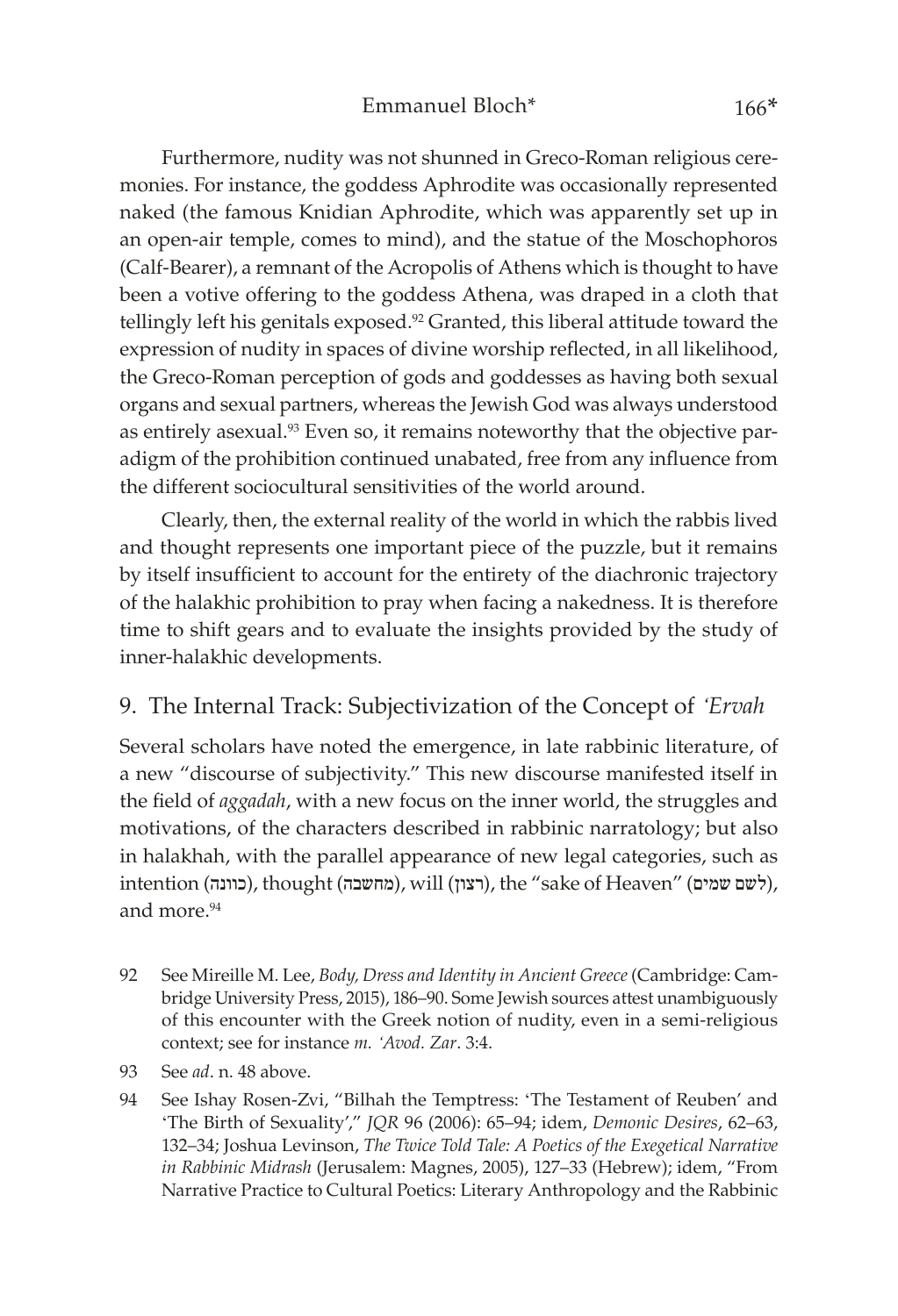This insight certainly looks promising for our own research: a case can easily be made that the diachronic study of the prohibition to recite holy words in the presence of '*ervah* provides yet another illustration of the general trend toward more subjectivism. On a broad level, the move from the earlier objective paradigm, predicated upon an external/anatomical vision of '*ervah*, to the later subjective paradigm, in which nakedness is understood as an internal/psychological reality, fits in well with the general picture drawn by previous scholars.

However, as demonstrated by Rosen-Zvi in his study of the evil impulse (*yetser*), closer scrutiny shows the reality to be more complex. Rosen-Zvi's textual analysis evidences that the *yetser* was originally conceived as a demonic figure with reified characteristics, a quasi-physical entity viewed as almost part of the human body, and that it is only in late strata of the Bavli that the *yetser* became identified with sexual attraction. But the objective conception of the *yetser* as an external demonic creature subsisted, in an attenuated form at least, and was never entirely replaced by the internal conception of the *yetser* as the "evil inclination" dwelling in a human being's heart. Thus, the human oscillation between sinfulness and righteousness turned into an intricate battle between the individual and demon-like entities that are located inside the body but are not completely a part of it, and sexual attraction became as much a psychological phenomenon as a temptation originating in external forces.<sup>95</sup>

Our own textual analysis complicates even further the rise of the new "discourse of subjectivity" noted by earlier scholarship. Thus, just as in the process of "internalization" of the evil impulse, the late antique emergence of the subjective paradigm of the prohibition never fully displaced the objective paradigm already evident in tannaitic sources. But there is more: where the

Sense of Self," in *Homer and the Bible in the Eyes of Ancient Interpreters*, ed. Maren Niehoff (Leiden: Brill, 2012), 345–67; Eilberg-Schwartz, *Savage in Judaism,* 195–234; Reuven Kiperwasser, "Matters of the Heart – the Metamorphosis of the Monolithic in the Bible to the Fragmented in Rabbinic Thought," in *Judaism and Emotion: Texts, Performance, Experience*, ed. Sarah Ross, Gabriel Levy, and Soham Al-Suadi (New York: Peter Lang, 2013), 43–59; Ephraim Elimelekh Urbach, *Ha-Halakhah, Mekoroteha ve-Hitpatḥutah* (Jerusalem: Yad la-Talmud, 1984), 124. For a different approach based on the dual concepts of nominalism and realism, see Christine E. Hayes, *What's Divine About Divine Law? Early Perspectives* (Princeton: Princeton University Press, 2015), 195–245.

95 Rosen-Zvi, *Demonic Desires*, 63–64 and 132–34.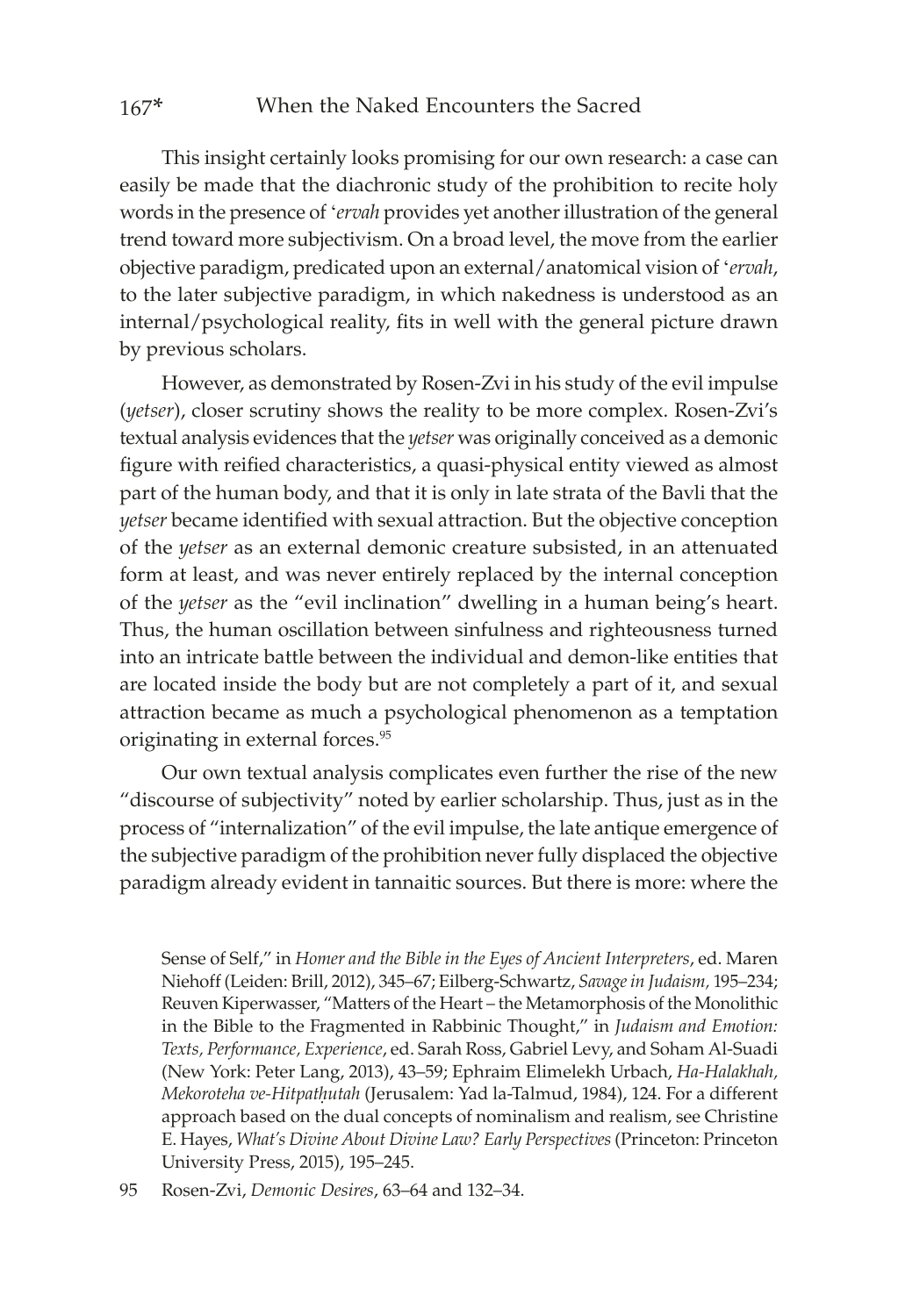external demonic vision of the *yetser* merely subsisted in a weaker form, the objective paradigm of the prohibition to recite holy words retained enough vitality to sustain two later developments, i.e., Rava's visibility criterion and the Babylonian variant called "*libbo ro'eh*." Furthermore, another specific element in the subjectivization of '*ervah* consists in its temporal dimensions: while our study has identified early indications of the subjective paradigm in a handful of amoraic apodictic statements, it has concluded that the paradigm blossomed over time, thanks to the creativity of medieval and modern halakhic authorities. Arguably, the process of internalization of '*ervah* was not concluded until all the implications of the subjective paradigm were systematically explored, centuries after the process began.

In a nutshell: the late antique rabbinic "discourse of subjectivity" serves as a useful prism through which the trajectory of the prohibition to recite holy words in the presence of '*ervah* can be better understood. The analysis confirms the conclusions reached by earlier scholarship regarding the general move from objectivism to subjectivism, but it also evidences the existence of specific elements unique to the process of internalization of '*ervah*. In the end, both objective and subjective orientations are present within the same legal institution, their precise reaches negotiated in the sources, as a hybrid and complex legal discourse emerges in the interdiction to recite holy words in the presence of nakedness.

### 10. External Sociocultural Context and Inner-halakhic Hermeneutics: Toward a Possible Reconciliation?

The second part of this article has followed a double track and examined how both external historical facts and inner-halakhic hermeneutics can be mined to explain the evolution of the prohibition to recite holy words in the presence of '*ervah*. As we near the end of our study, we would like to offer some tentative observations toward a possible reconciliation of these two approaches – acknowledging humbly that the transition from textual findings to historical reconstruction is never simple.

Let us momentarily broaden the temporal horizon and consider other illustrations of internalization processes, taken this time from later strata of halakhic literature. Elliott Horowitz has documented the evolution of the identity of Amalek, whom the Torah famously commands to blot out from the face of the Earth. Originally a flesh-and-blood, tangible, physical enemy that must be thoroughly annihilated, Amalek became a largely allegorized figure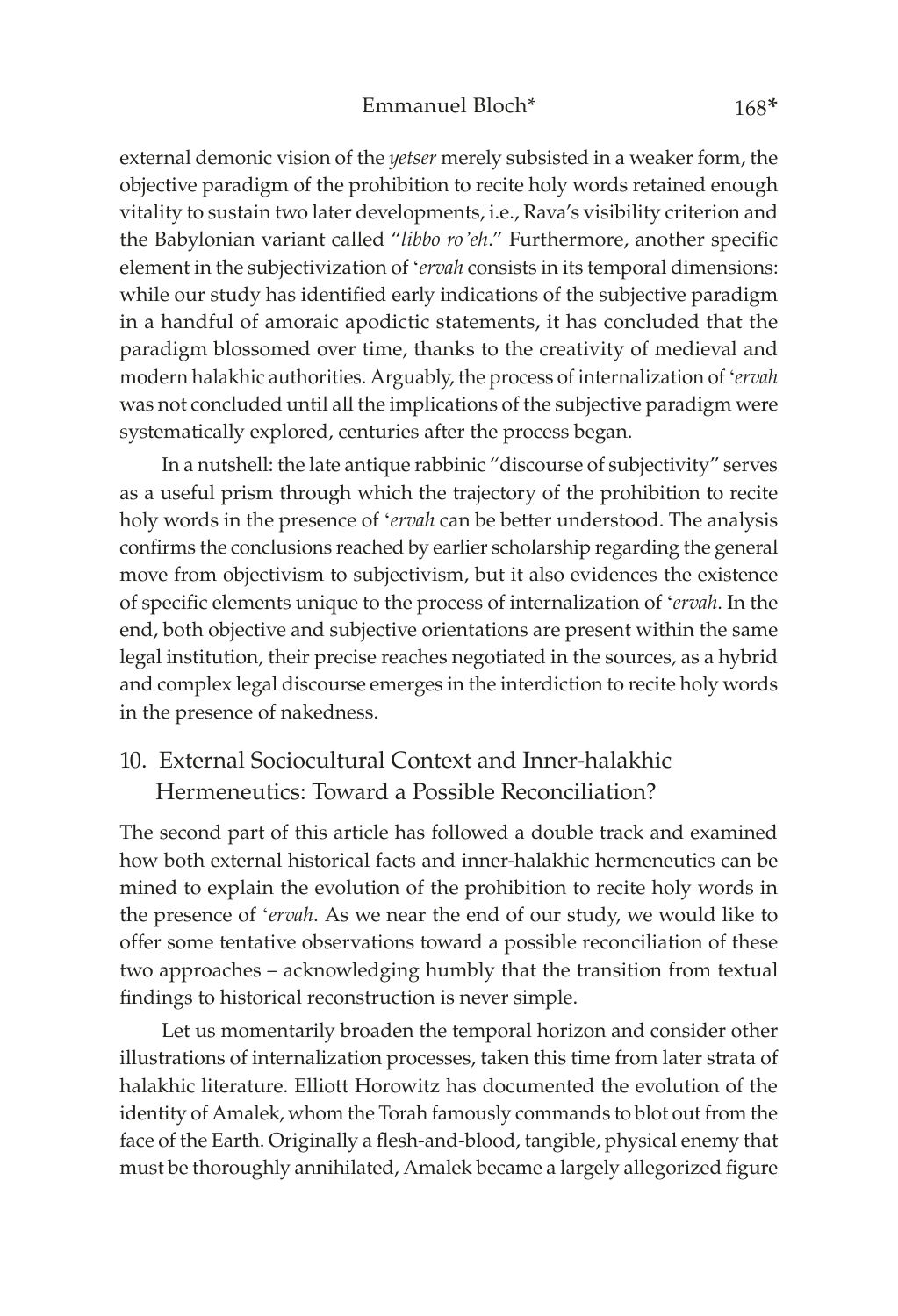in medieval Jewish thought, when his mention was creatively understood as a code word for the "evil inclination," the mystical "primordial serpent," or sometimes as a symbol of doubt; in other words, medieval Amalek had largely morphed into a reality of the inner world.<sup>96</sup> In a completely different context, Avi Sagi and Zvi Zohar have found that the "acceptance of the commandments" (*qabbalat 'ol mitsvot*), one of the crucial steps in the process of conversion to Judaism, was originally conceived as a formal speech act entirely divorced from inner intent. It is only in responsa from the nineteenth and the twentieth centuries that this act of acceptance became a subjective ideological commitment to practice the *mitsvot*. 97

These findings are not limited to Judaism, and similar phenomena have been pointed out in other faiths. One good illustration may be found in the writings of Paul Tillich, who long ago noted that a vision of religion as essentially a subjective, internal disposition reflects a quintessentially Protestant form of spirituality, whereas a typically Catholic point of view perceives religion as objective and quantifiable, requiring correct and definable performance.<sup>98</sup>

It would therefore appear that the processes of internalization are much broader than initially estimated. In our opinion, if the move toward subjectivism transcends the epochs and the cultures, it is because the possibility of such a move is built into the very fabric of the system. In fact, a shift toward the inner world may well be one of the major hermeneutical tools that a traditional system of values resorts to when the previous comprehension of a given concept is no longer tenable in the wake of a new reality. In other words, the potential for internalization may be understood as an expression of the resilience and conservatism of a religious system of thought. Confronted with a challenge to its long-held worldview, the traditional mind will often refuse to discard the empty husk of a given legal or conceptual category, and will rather choose to infuse it, creatively or apologetically—a judgment of values depending on the observer's own standpoint on the issue—with new meaning.

98 Paul Tillich, *A History of Christian Thought* (New York: Touchstone, 1968), 228–30.

<sup>96</sup> Elliott Horowitz, *Reckless Rites: Purim and the Legacy of Jewish Violence* (Princeton: Princeton University Press, 2006), 107–46.

<sup>97</sup> Avi Sagi and Zvi Zohar, *Transforming Identity: The Ritual Transformation from Gentile to Jew—Structure and Meaning* (New York: Continuum, 2007), 223–51.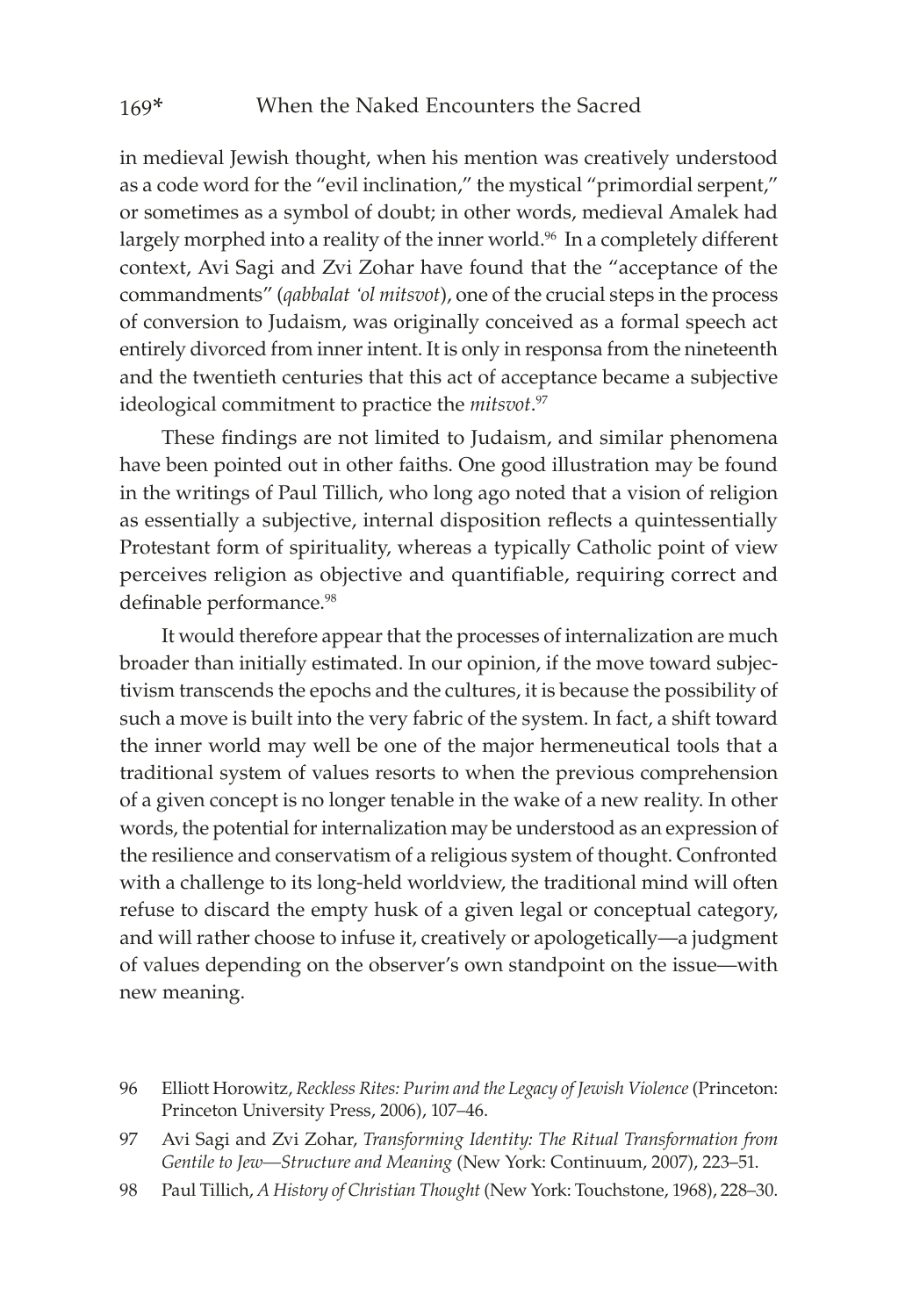The disconnect between an age-old concept and contemporary realities may come in many forms and guises. Sometimes a given fact of existence simply ceases to be, as in the disappearance of the tribe of Amalek, which must then be replaced with an allegorical alternative. Sometimes the social underpinnings of a given legal disposition change abruptly, as in the reorganization of modern European Jewish communities along new lines of voluntary commitment to the commandments, which caused a shift in the halakhic norms regulating the process of conversion to Judaism. Sometimes a general dissatisfaction with the old forms of worship leads to a search for more sincere expressions of spirituality, as expressed in the doctrinal separation between Catholicism and Protestantism; and so on. Comparing how a religious system reacts, case by case, to the loss of relevance of one of its traditional categories of thought is likely to show considerable variation, as the particulars of each situation shape the strategies employed to face the challenge and their eventual outcome.

Applying this insight to the paradigms of the prohibition to recite holy words when facing nakedness leads to the suggestion that the evolution of the interdiction is ultimately best explained as the result of subtle patterns of interactions between the external sociocultural context of the talmudim and the contingencies of inner-halakhic legal development. Thus, I would like to suggest that the move toward more subjectivism ensured the apparent continuity of the halakhic system in a world where the entanglement of sight, desire, and sexuality was perceived to be increasingly problematic. Instead of being created *ex nihilo*, new norms were seamlessly built off older regulations.

Thus, the reception in the halakhic realm of the ubiquitous late-antique negative judgment of the erotic vision arguably resulted in the emergence of the subjective paradigm of the prohibition. In other words, it was the encounter between the rejection of visual *eros*, on the one hand, and the ancient regulations of nudity in the presence of the divine, on the other hand, which resulted in the subjective paradigm of the prohibition, predicated on a legal rationale of sexual distraction. In a similar fashion, the Babylonian principle of "*libbo ro'eh*" is the probable reflection in the halakhic field of Zoroastrian sensitivities prohibiting the physical proximity of the heart and the sex organs, and was ingeniously grafted onto the preexisting regulations by means of a metaphor according to which the heart can "see."

The two tracks (sociocultural context and legal hermeneutics) can therefore be perceived to represent the two sides of the same coin, and the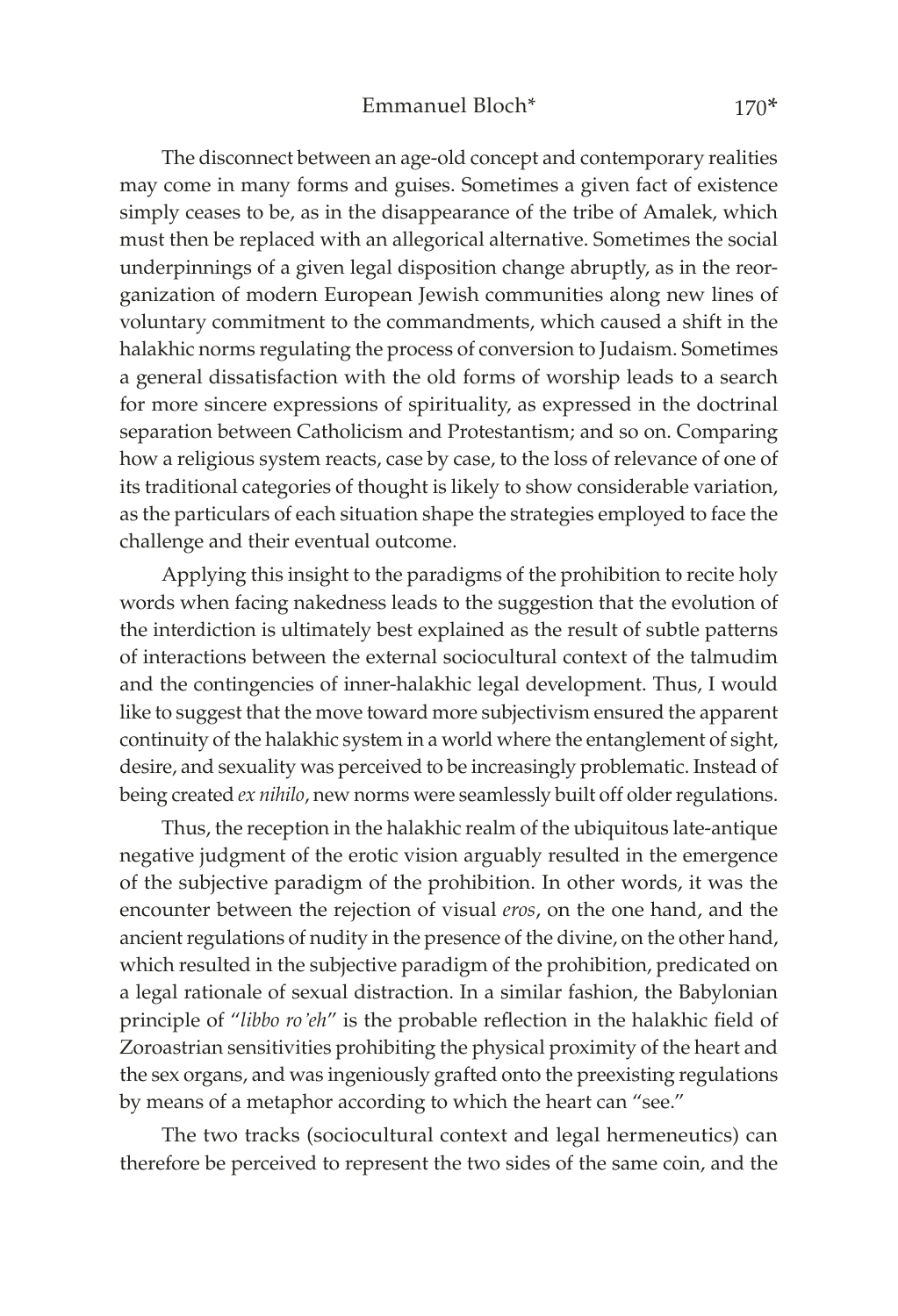switch toward more subjectivism may be perceived as a practical defense mechanism of a resilient halakhic system challenged to adapt to evolving social sensitivities.

## Summary and Broader Perspectives

Let us recapitulate succinctly our findings. As we have seen (part 1), the prohibition of reciting holy words in the presence of nakedness is expressed by two different paradigms (objective and subjective); additionally, we have identified two later subvariants of the objective paradigm: Rava's visibility criterion anchored in Deuteronomy 23:15 and the Babylonian principle of "*libbo ro'eh*."

The objective paradigm of the prohibition is concerned with the offensive encounter of the naked (understood in strict anatomic terms) and the sacred in the same physical space. The subjective paradigm, on the other hand, gives a psychological definition for '*ervah* and insists that a male who is sexually aroused is unworthy of reciting the *Shema* or other blessings.

The results of the analysis have confirmed, to a large extent, the relevance of the theoretical models developed by other scholars in the field: the subjective paradigm and the "*libbo ro'eh*" subvariant of the objective paradigm were likely influenced by the neighboring cultures' own attitudes toward similar questions; similarly, the general evolution of the prohibition may be seen as a good illustration, some local specificities notwithstanding, of the late antique rise of a new rabbinic "discourse of subjectivity."

We have suggested that the two tracks (sociocultural context and legal hermeneutics) reflect two different but complementary aspects of the same phenomenon, and that the internalization processes may be read as an ingenious way for the resilient halakhic system to adjust to its shifting surroundings. Thus, it is arguably the encounter between the widespread rejection of visual *eros*, on the one hand, and the ancient regulations of nudity in the presence of the divine, on the other hand, which generated the subjective paradigm predicated on a legal rationale of personal unworthiness due to sexual stimulation. Similarly, the reception of Zoroastrian notions arguably led to the principle of "*libbo ro'eh*" being grafted, by means of metaphorical language, onto preexisting regulations.

As a final perspective, let us briefly broaden the temporal horizon once again. I believe that the conclusions of this article prove relevant to understand